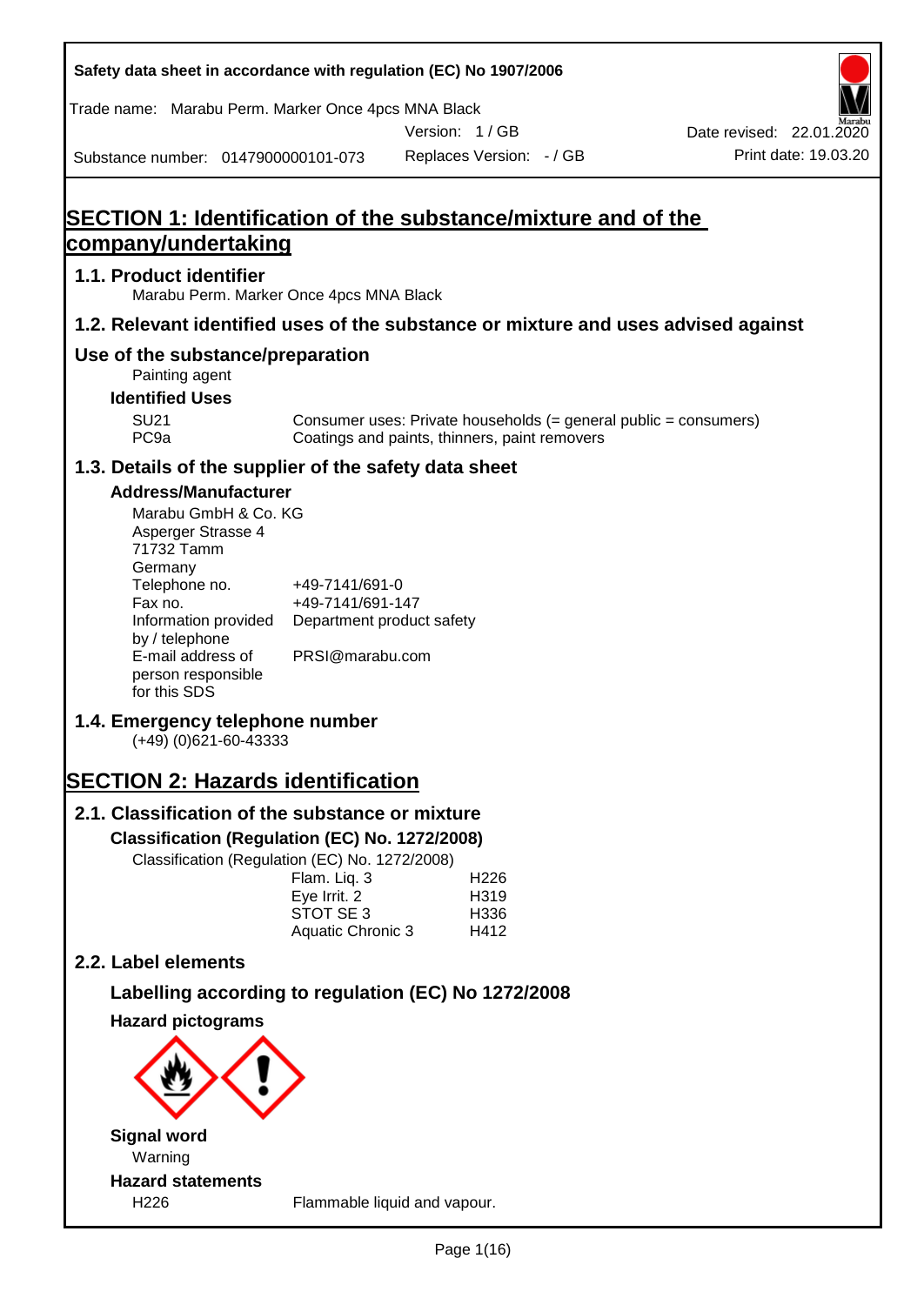| Safety data sheet in accordance with regulation (EC) No 1907/2006 |                                                       |      |                          |                          |                                                                                  |  |
|-------------------------------------------------------------------|-------------------------------------------------------|------|--------------------------|--------------------------|----------------------------------------------------------------------------------|--|
| Trade name: Marabu Perm. Marker Once 4pcs MNA Black               |                                                       |      |                          |                          |                                                                                  |  |
|                                                                   |                                                       |      | Version: 1/GB            |                          | Date revised: 22.01.2020                                                         |  |
| Substance number: 0147900000101-073                               |                                                       |      |                          | Replaces Version: - / GB | Print date: 19.03.20                                                             |  |
| H319                                                              | Causes serious eye irritation.                        |      |                          |                          |                                                                                  |  |
| H336                                                              | May cause drowsiness or dizziness.                    |      |                          |                          |                                                                                  |  |
| H412                                                              | Harmful to aquatic life with long lasting effects.    |      |                          |                          |                                                                                  |  |
| <b>Precautionary statements</b>                                   |                                                       |      |                          |                          |                                                                                  |  |
| P <sub>101</sub>                                                  |                                                       |      |                          |                          | If medical advice is needed, have product container or label at hand.            |  |
| P <sub>102</sub>                                                  | Keep out of reach of children.                        |      |                          |                          |                                                                                  |  |
| P210                                                              | sources. No smoking.                                  |      |                          |                          | Keep away from heat, hot surfaces, sparks, open flames and other ignition        |  |
| P264.1                                                            | Wash hands thoroughly after handling.                 |      |                          |                          |                                                                                  |  |
| P271                                                              | Use only outdoors or in a well-ventilated area.       |      |                          |                          |                                                                                  |  |
| P280                                                              |                                                       |      |                          |                          | Wear protective gloves / protective clothing / eye protection / face protection. |  |
| P305+P351+P338                                                    | lenses, if present and easy to do. Continue rinsing.  |      |                          |                          | IF IN EYES: Rinse cautiously with water for several minutes. Remove contact      |  |
| P405                                                              | Store locked up.                                      |      |                          |                          |                                                                                  |  |
| P501.9                                                            | Dispose of contents / container as problematic waste. |      |                          |                          |                                                                                  |  |
|                                                                   |                                                       |      |                          |                          | Hazardous component(s) to be indicated on label (Regulation (EC) No. 1272/2008)  |  |
| contains                                                          | 1-Methoxy-2-propanol                                  |      |                          |                          |                                                                                  |  |
|                                                                   |                                                       |      |                          |                          |                                                                                  |  |
| 2.3. Other hazards<br>No special hazards have to be mentioned.    |                                                       |      |                          |                          |                                                                                  |  |
| <b>SECTION 3: Composition/information on ingredients</b>          |                                                       |      |                          |                          |                                                                                  |  |
| 3.2. Mixtures                                                     |                                                       |      |                          |                          |                                                                                  |  |
| <b>Hazardous ingredients</b>                                      |                                                       |      |                          |                          |                                                                                  |  |
| <b>Ethanol</b>                                                    |                                                       |      |                          |                          |                                                                                  |  |
| CAS No.                                                           |                                                       |      |                          |                          |                                                                                  |  |
| EINECS no.                                                        | 64-17-5<br>200-578-6                                  |      |                          |                          |                                                                                  |  |
|                                                                   | 01-2119457610-43                                      |      |                          |                          |                                                                                  |  |
| Registration no.<br>Concentration                                 | $>=$ 25                                               |      | $\epsilon$               | 50                       | $\%$                                                                             |  |
|                                                                   |                                                       |      |                          |                          |                                                                                  |  |
| Classification (Regulation (EC) No. 1272/2008)                    |                                                       |      |                          |                          |                                                                                  |  |
|                                                                   | Flam. Liq. 2                                          |      | H <sub>225</sub>         |                          |                                                                                  |  |
|                                                                   | Eye Irrit. 2                                          |      | H319                     |                          |                                                                                  |  |
| Concentration limits (Regulation (EC) No. 1272/2008)              |                                                       | H319 |                          |                          |                                                                                  |  |
|                                                                   | Eye Irrit. 2                                          |      | $>= 50 \%$               |                          |                                                                                  |  |
| 1-Methoxy-2-propanol                                              |                                                       |      |                          |                          |                                                                                  |  |
| CAS No.                                                           | 107-98-2                                              |      |                          |                          |                                                                                  |  |
| EINECS no.                                                        | 203-539-1                                             |      |                          |                          |                                                                                  |  |
| Registration no.                                                  | 01-2119457435-35                                      |      |                          |                          |                                                                                  |  |
| Concentration                                                     | $=$                                                   | 25   | $\overline{\phantom{0}}$ | 50                       | %                                                                                |  |
|                                                                   |                                                       |      |                          |                          |                                                                                  |  |
| Classification (Regulation (EC) No. 1272/2008)                    | STOT SE 3                                             |      |                          |                          |                                                                                  |  |
|                                                                   | Flam. Liq. 3                                          |      | H336<br>H <sub>226</sub> |                          |                                                                                  |  |
|                                                                   |                                                       |      |                          |                          |                                                                                  |  |
|                                                                   |                                                       |      |                          |                          |                                                                                  |  |
| <b>Benzyl alcohol</b>                                             |                                                       |      |                          |                          |                                                                                  |  |
| CAS No.                                                           | 100-51-6                                              |      |                          |                          |                                                                                  |  |
| EINECS no.                                                        | 202-859-9                                             |      |                          |                          |                                                                                  |  |
| Registration no.                                                  | 01-2119492630-38                                      |      |                          |                          |                                                                                  |  |
| Concentration                                                     | $>=$                                                  | 1    | $\lt$                    | 10                       | $\%$                                                                             |  |
|                                                                   |                                                       |      |                          |                          |                                                                                  |  |
| Classification (Regulation (EC) No. 1272/2008)                    |                                                       |      |                          |                          |                                                                                  |  |
|                                                                   | Acute Tox. 4                                          |      | H332                     |                          |                                                                                  |  |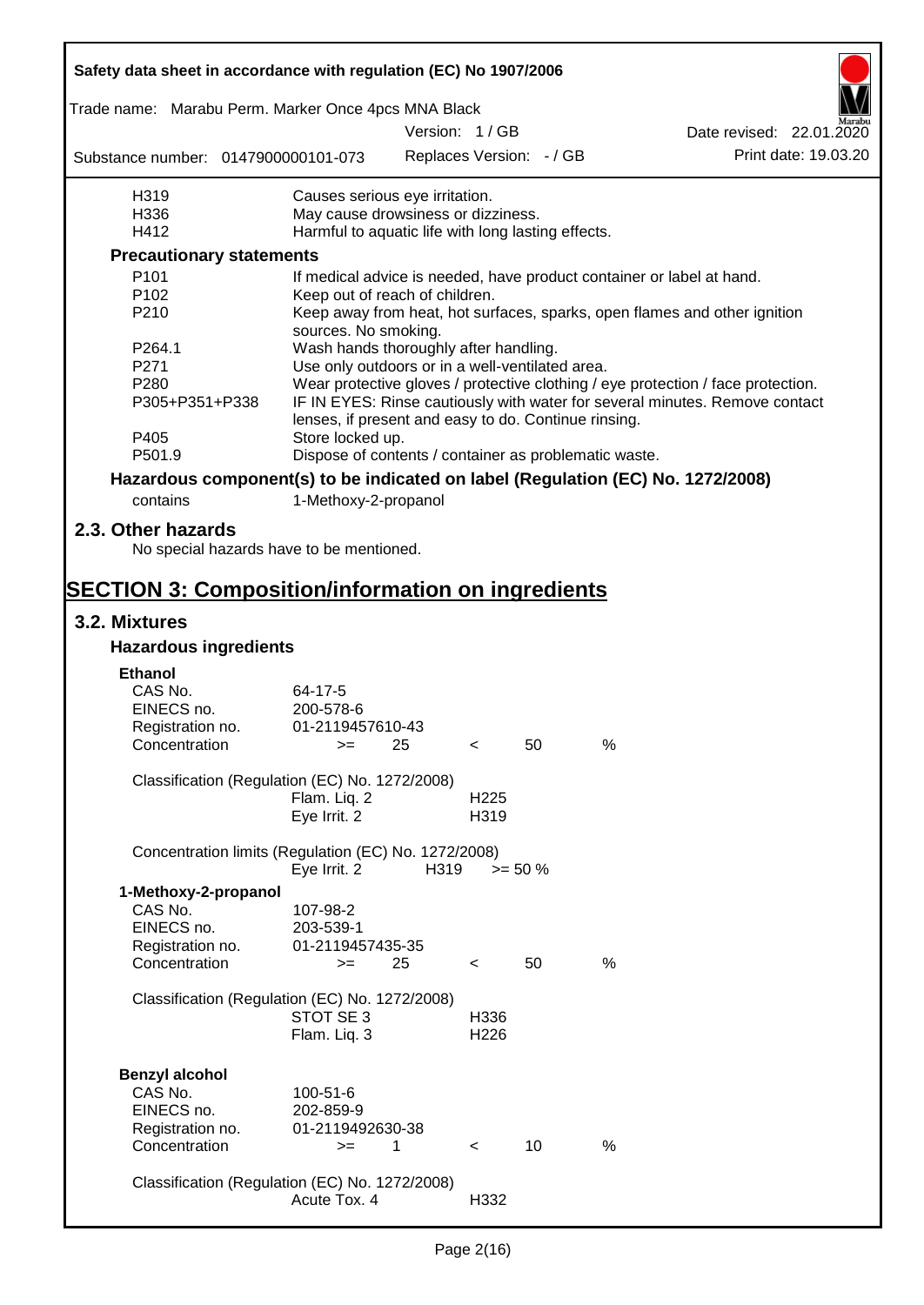|                                        | Safety data sheet in accordance with regulation (EC) No 1907/2006                                          |               |                                   |    |      |                          |                      |
|----------------------------------------|------------------------------------------------------------------------------------------------------------|---------------|-----------------------------------|----|------|--------------------------|----------------------|
|                                        | Trade name: Marabu Perm. Marker Once 4pcs MNA Black                                                        |               |                                   |    |      |                          | Aarabu               |
|                                        |                                                                                                            | Version: 1/GB |                                   |    |      | Date revised: 22.01.2020 |                      |
|                                        | Substance number: 0147900000101-073                                                                        |               | Replaces Version: - / GB          |    |      |                          | Print date: 19.03.20 |
|                                        | Acute Tox, 4                                                                                               |               | H302                              |    |      |                          |                      |
|                                        | Eye Irrit. 2                                                                                               |               | H319                              |    |      |                          |                      |
| CAS No.<br>EINECS no.<br>Concentration | 3',6'-bis(diethylamino)spiro[isobenzofuran-1(3H),9'-[9H]xanthene]-3-one<br>509-34-2<br>208-096-8<br>$>=$   | 2,5           | $\lt$                             | 10 | $\%$ |                          |                      |
|                                        | Classification (Regulation (EC) No. 1272/2008)<br>Acute Tox. 4<br>Eye Irrit. 2<br><b>Aquatic Chronic 2</b> |               | H302<br>H <sub>3</sub> 19<br>H411 |    |      |                          |                      |

# **SECTION 4: First aid measures**

# **4.1. Description of first aid measures**

#### **General information**

In all cases of doubt, or when symptoms persist, seek medical attention. Never give anything by mouth to an unconscious person. If unconscious place in recovery position and seek medical advice.

#### **After inhalation**

Remove to fresh air, keep patient warm and at rest. If breathing is irregular or stopped, administer artificial respiration.

#### **After skin contact**

Remove contaminated clothing. Wash skin thoroughly with soap and water or use recognised skin cleanser. Do NOT use solvents or thinners.

#### **After eye contact**

Remove contact lenses, irrigate copiously with clean, fresh water, holding the eyelids apart for at least 10 minutes and seek immediate medical advice.

#### **After ingestion**

If accidentally swallowed rinse the mouth with plenty of water (only if the person is conscious) and obtain immediate medical attention. Keep at rest. Do NOT induce vomiting.

# **4.2. Most important symptoms and effects, both acute and delayed**

Until now no symptoms known so far.

# **4.3. Indication of any immediate medical attention and special treatment needed**

# **Hints for the physician / treatment**

Treat symptomatically

# **SECTION 5: Firefighting measures**

# **5.1. Extinguishing media**

# **Suitable extinguishing media**

Recommended: alcohol resistant foam, CO2, powders, water spray/mist, Not be used for safety reasons: water *iet* 

# **5.2. Special hazards arising from the substance or mixture**

In the event of fire the following can be released: Carbon monoxide (CO); Carbon dioxide (CO2); dense black smoke; Nitrogen oxides (NOx); Sulphur oxides; Hydrogen chloride (HCl)

# **5.3. Advice for firefighters**

# **Special protective equipment for fire-fighting**

Cool closed containers exposed to fire with water. Do not allow run-off from fire fighting to enter drains or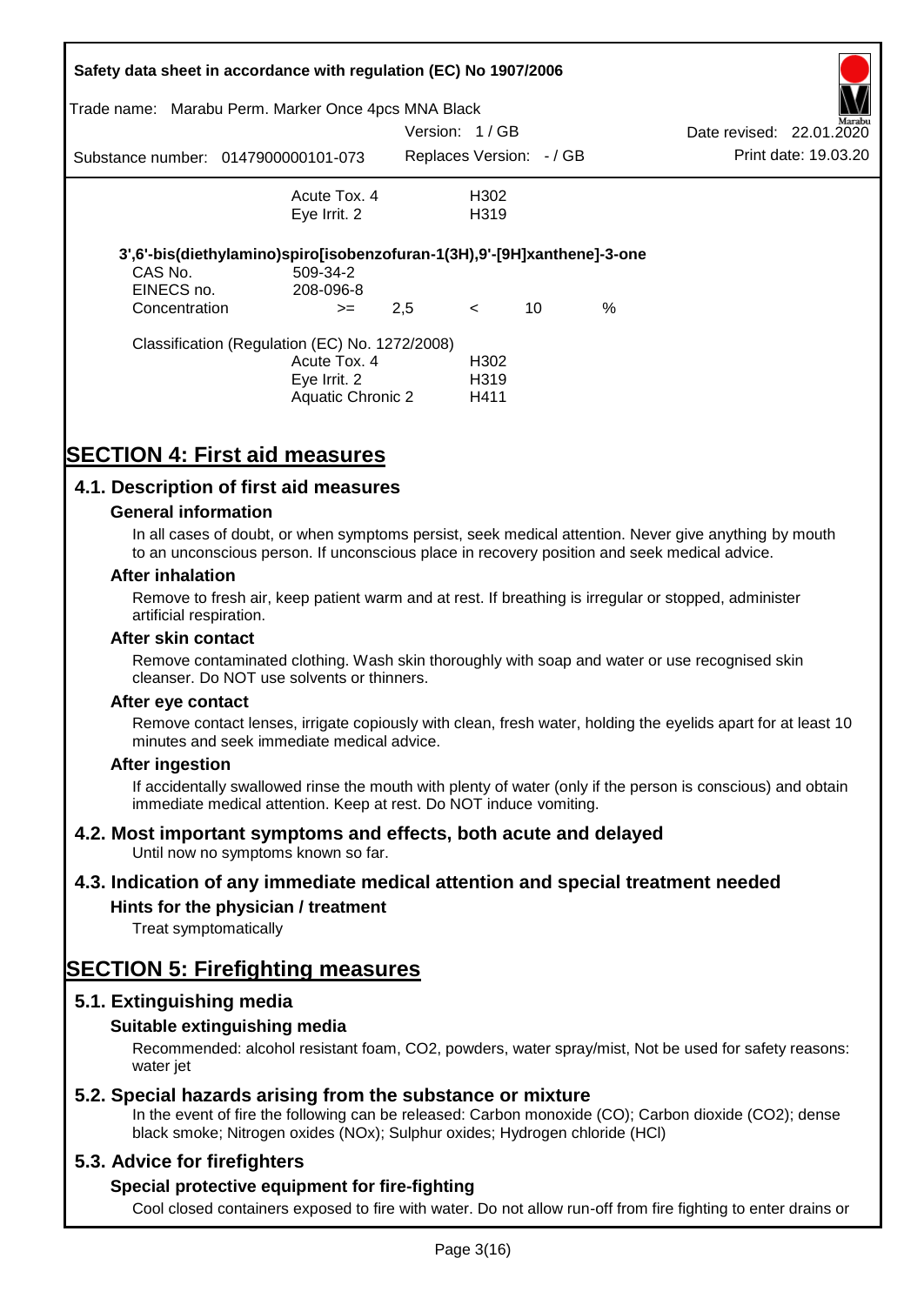Trade name: Marabu Perm. Marker Once 4pcs MNA Black

Version: 1 / GB

Replaces Version: - / GB Print date: 19.03.20 Date revised: 22.01.

Substance number: 0147900000101-073

water courses.

# **SECTION 6: Accidental release measures**

# **6.1. Personal precautions, protective equipment and emergency procedures**

Exclude sources of ignition and ventilate the area. Avoid breathing vapours. Refer to protective measures listed in Sections 7 and 8.

# **6.2. Environmental precautions**

Do not allow to enter drains or waterways. If the product contaminates lakes, rivers or sewage, inform appropriate authorities in accordance with local regulations.

#### **6.3. Methods and material for containment and cleaning up**

Contain and collect spillage with non-combustible absorbent materials, e.g. sand, earth, vermiculite, diatomaceous earth and place in container for disposal according to local regulations (see section 13). Clean preferably with a detergent - avoid use of solvents.

#### **6.4. Reference to other sections**

Information regarding Safe handling, see Section 7. Information regarding personal protective measures, see Section 8. Information regarding waste disposal, see Section 13.

# **SECTION 7: Handling and storage**

# **7.1. Precautions for safe handling**

#### **Advice on safe handling**

Prevent the creation of flammable or explosive concentrations of vapour in air and avoid vapour concentration higher than the occupational exposure limits. In addition, the product should only be used in areas from which all naked lights and other sources of ignition have been excluded. Electrical equipment should be protected to the appropriate standard. Mixture may charge electrostatically: always use earthing leads when transferring from one container to another. Operators should wear anti-static footwear and clothing and floors should be of the conducting type. Isolate from sources of heat, sparks and open flame. No sparking tools should be used. Avoid skin and eye contact. Avoid the inhalation of particulates and spray mist arising from the application of this mixture. Smoking, eating and drinking shall be prohibited in application area. For personal protection see Section 8. Never use pressure to empty: container is not a pressure vessel. Always keep in containers of same material as the original one. Comply with the health and safety at work laws. Do not allow to enter drains or water courses.

#### **Advice on protection against fire and explosion**

Vapours are heavier than air and may spread along floors. Vapours may form explosive mixtures with air.

#### **Classification of fires / temperature class / Ignition group / Dust explosion class**

| Classification of fires | B (Combustible liquid substances) |
|-------------------------|-----------------------------------|
| Temperature class       | T3                                |

# **7.2. Conditions for safe storage, including any incompatibilities**

#### **Requirements for storage rooms and vessels**

Electrical installations/working materials must comply with the local applied technological safety standards. Storage rooms in which filling operations take place must have a conducting floor. Store in accordance with national regulation

#### **Hints on storage assembly**

Store away from oxidising agents, from strongly alkaline and strongly acid materials.

### **Further information on storage conditions**

Observe label precautions. Store between 15 and 30 °C in a dry, well ventilated place away from sources of heat and direct sunlight. Keep container tightly closed. Keep away from sources of ignition. No smoking. Prevent unauthorised access. Containers which are opened must be carefully resealed and kept upright to prevent leakage.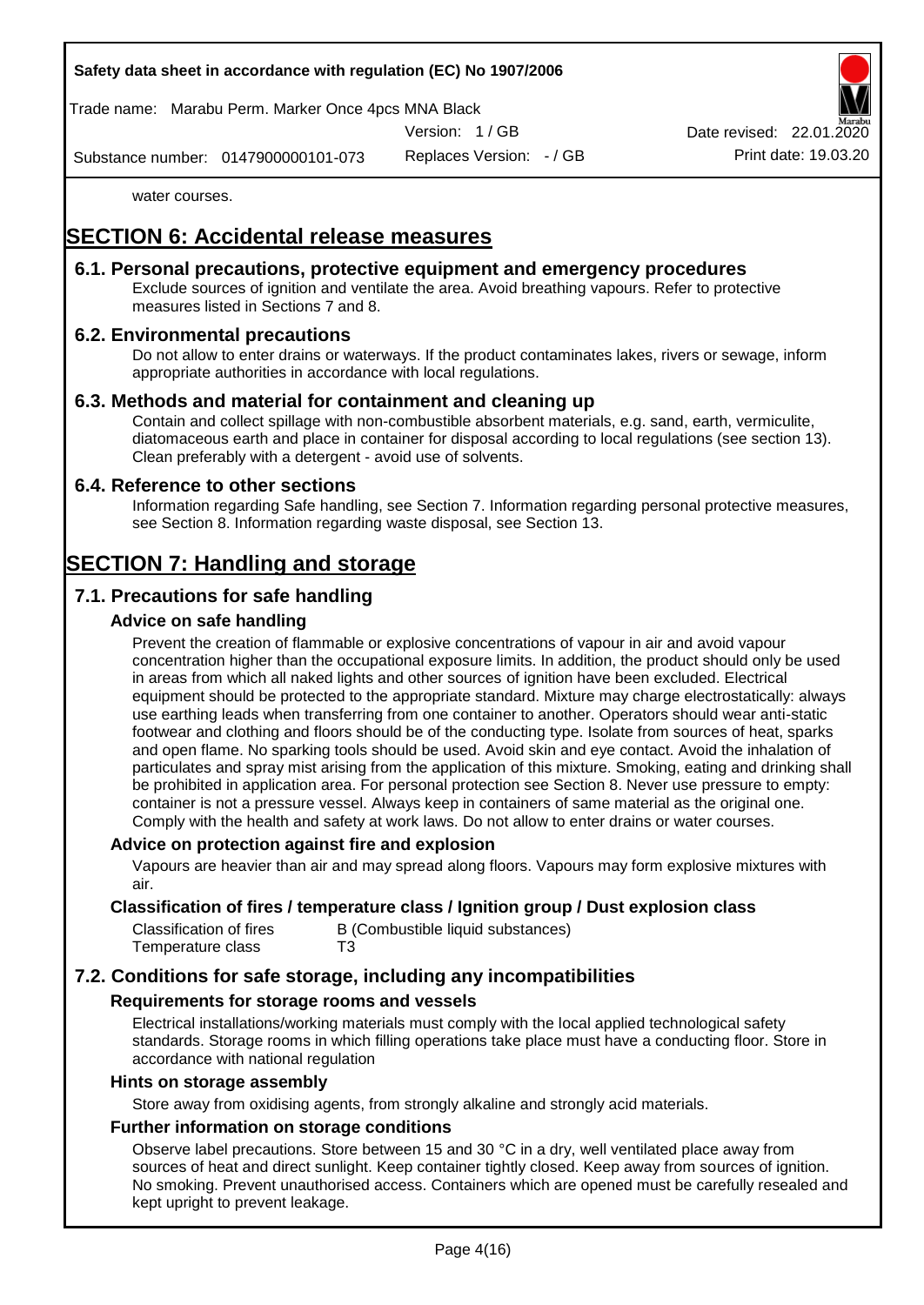| Safety data sheet in accordance with regulation (EC) No 1907/2006 |            |                                |      |                   |                          |
|-------------------------------------------------------------------|------------|--------------------------------|------|-------------------|--------------------------|
| Trade name: Marabu Perm. Marker Once 4pcs MNA Black               |            |                                |      |                   |                          |
|                                                                   |            | Version: 1/GB                  |      |                   | Date revised: 22.01.2020 |
| Substance number: 0147900000101-073                               |            | Replaces Version: - / GB       |      |                   | Print date: 19.03.20     |
| 7.3. Specific end use(s)<br>Painting agent                        |            |                                |      |                   |                          |
| <u>SECTION 8: Exposure controls/personal protection</u>           |            |                                |      |                   |                          |
| 8.1. Control parameters                                           |            |                                |      |                   |                          |
| <b>Exposure limit values</b>                                      |            |                                |      |                   |                          |
| <b>Ethanol</b>                                                    |            |                                |      |                   |                          |
| List                                                              | EH40       |                                |      |                   |                          |
| <b>Type</b>                                                       | <b>WEL</b> |                                |      |                   |                          |
| Value                                                             | 1920       | mg/m <sup>3</sup>              | 1000 | ppm(V)            |                          |
| <b>Status: 2011</b>                                               |            |                                |      |                   |                          |
| 1-Methoxy-2-propanol                                              |            |                                |      |                   |                          |
| List                                                              | EH40       |                                |      |                   |                          |
| <b>Type</b>                                                       | <b>WEL</b> |                                |      |                   |                          |
| Value                                                             | 375        | mg/m <sup>3</sup>              | 100  | ppm(V)            |                          |
| Short term exposure limit                                         | 560        | mg/m <sup>3</sup>              | 150  | ppm(V)            |                          |
| Skin resorption / sensibilisation: Sk;                            |            | <b>Status: 2011</b>            |      |                   |                          |
| <b>Derived No/Minimal Effect Levels (DNEL/DMEL)</b>               |            |                                |      |                   |                          |
| <b>Ethanol</b>                                                    |            |                                |      |                   |                          |
| Type of value                                                     |            | Derived No Effect Level (DNEL) |      |                   |                          |
| Reference group                                                   | Worker     |                                |      |                   |                          |
| Duration of exposure                                              | Long term  |                                |      |                   |                          |
| Route of exposure                                                 | inhalative |                                |      |                   |                          |
| Mode of action                                                    |            | Systemic effects               |      |                   |                          |
| Concentration                                                     |            | 950                            |      | mg/m <sup>3</sup> |                          |
| Type of value                                                     |            | Derived No Effect Level (DNEL) |      |                   |                          |
| Reference group                                                   | Worker     |                                |      |                   |                          |
| Duration of exposure                                              | Short term |                                |      |                   |                          |
| Route of exposure                                                 | inhalative |                                |      |                   |                          |
| Mode of action                                                    |            | Local effects                  |      |                   |                          |
| Concentration                                                     |            | 1900                           |      | mg/m <sup>3</sup> |                          |
|                                                                   |            |                                |      |                   |                          |
| Type of value                                                     |            | Derived No Effect Level (DNEL) |      |                   |                          |
| Reference group                                                   | Worker     |                                |      |                   |                          |
| Duration of exposure                                              | Long term  |                                |      |                   |                          |
| Route of exposure                                                 | dermal     |                                |      |                   |                          |
| Mode of action                                                    |            | Systemic effects               |      |                   |                          |
| Concentration                                                     |            | 343                            |      | mg/kg/d           |                          |
| Type of value                                                     |            | Derived No Effect Level (DNEL) |      |                   |                          |
| Reference group                                                   | Consumer   |                                |      |                   |                          |
| Duration of exposure                                              | Long term  |                                |      |                   |                          |
| Route of exposure                                                 | inhalative |                                |      |                   |                          |
| Mode of action                                                    |            | Systemic effects               |      |                   |                          |
| Concentration                                                     |            | 114                            |      | mg/m <sup>3</sup> |                          |
|                                                                   |            |                                |      |                   |                          |
| Type of value                                                     |            | Derived No Effect Level (DNEL) |      |                   |                          |
| Reference group                                                   | Consumer   |                                |      |                   |                          |
| Duration of exposure                                              | Short term |                                |      |                   |                          |
| Route of exposure                                                 | inhalative |                                |      |                   |                          |
| Mode of action                                                    |            | Local effects                  |      |                   |                          |
| Concentration                                                     |            | 950                            |      | mg/m <sup>3</sup> |                          |

Г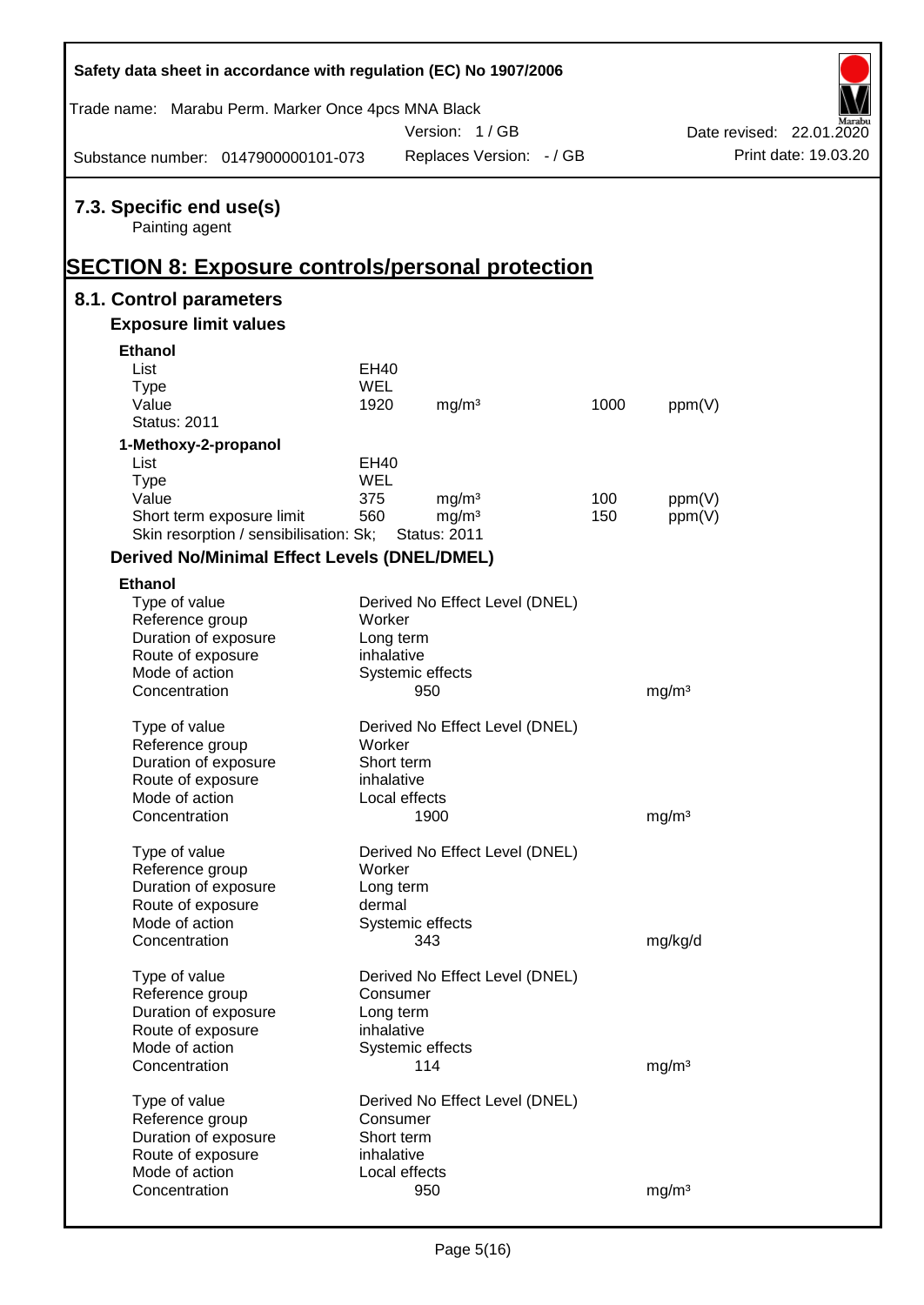| Safety data sheet in accordance with regulation (EC) No 1907/2006 |                                |                          |  |  |  |  |  |  |  |
|-------------------------------------------------------------------|--------------------------------|--------------------------|--|--|--|--|--|--|--|
| Trade name: Marabu Perm. Marker Once 4pcs MNA Black               |                                |                          |  |  |  |  |  |  |  |
|                                                                   | Version: 1/GB                  | Date revised: 22.01.2020 |  |  |  |  |  |  |  |
| Substance number: 0147900000101-073                               | Replaces Version: - / GB       | Print date: 19.03.20     |  |  |  |  |  |  |  |
| Type of value                                                     | Derived No Effect Level (DNEL) |                          |  |  |  |  |  |  |  |
| Reference group                                                   | Consumer                       |                          |  |  |  |  |  |  |  |
| Duration of exposure                                              | Long term                      |                          |  |  |  |  |  |  |  |
| Route of exposure                                                 | dermal                         |                          |  |  |  |  |  |  |  |
| Mode of action<br>Concentration                                   | Systemic effects<br>206        | mg/kg/d                  |  |  |  |  |  |  |  |
|                                                                   |                                |                          |  |  |  |  |  |  |  |
| Type of value                                                     | Derived No Effect Level (DNEL) |                          |  |  |  |  |  |  |  |
| Reference group                                                   | Consumer                       |                          |  |  |  |  |  |  |  |
| Duration of exposure                                              | Long term                      |                          |  |  |  |  |  |  |  |
| Route of exposure                                                 | oral                           |                          |  |  |  |  |  |  |  |
| Mode of action                                                    | Systemic effects               |                          |  |  |  |  |  |  |  |
| Concentration                                                     | 87                             | mg/kg/d                  |  |  |  |  |  |  |  |
| 1-Methoxy-2-propanol                                              |                                |                          |  |  |  |  |  |  |  |
| Type of value                                                     | Derived No Effect Level (DNEL) |                          |  |  |  |  |  |  |  |
| Reference group                                                   | Worker                         |                          |  |  |  |  |  |  |  |
| Duration of exposure                                              | Acute                          |                          |  |  |  |  |  |  |  |
| Route of exposure                                                 | inhalative                     |                          |  |  |  |  |  |  |  |
| Mode of action                                                    | Local effects                  |                          |  |  |  |  |  |  |  |
| Concentration                                                     | 553,5                          | mg/m <sup>3</sup>        |  |  |  |  |  |  |  |
| Type of value                                                     | Derived No Effect Level (DNEL) |                          |  |  |  |  |  |  |  |
| Reference group                                                   | Worker                         |                          |  |  |  |  |  |  |  |
| Duration of exposure                                              | Long term                      |                          |  |  |  |  |  |  |  |
| Route of exposure                                                 | dermal                         |                          |  |  |  |  |  |  |  |
| Mode of action                                                    | Systemic effects               |                          |  |  |  |  |  |  |  |
| Concentration                                                     | 50,6                           | mg/person/               |  |  |  |  |  |  |  |
|                                                                   |                                | d                        |  |  |  |  |  |  |  |
| Type of value                                                     | Derived No Effect Level (DNEL) |                          |  |  |  |  |  |  |  |
| Reference group                                                   | Worker                         |                          |  |  |  |  |  |  |  |
| Duration of exposure                                              | Long term                      |                          |  |  |  |  |  |  |  |
| Route of exposure                                                 | inhalative                     |                          |  |  |  |  |  |  |  |
| Mode of action                                                    | Systemic effects               |                          |  |  |  |  |  |  |  |
| Concentration                                                     | 369                            | mg/m <sup>3</sup>        |  |  |  |  |  |  |  |
|                                                                   |                                |                          |  |  |  |  |  |  |  |
| Type of value                                                     | Derived No Effect Level (DNEL) |                          |  |  |  |  |  |  |  |
| Reference group                                                   | <b>General Population</b>      |                          |  |  |  |  |  |  |  |
| Duration of exposure                                              | Long term                      |                          |  |  |  |  |  |  |  |
| Route of exposure<br>Mode of action                               | dermal<br>Systemic effects     |                          |  |  |  |  |  |  |  |
| Concentration                                                     | 18,1                           | mg/kg                    |  |  |  |  |  |  |  |
|                                                                   |                                |                          |  |  |  |  |  |  |  |
| Type of value                                                     | Derived No Effect Level (DNEL) |                          |  |  |  |  |  |  |  |
| Reference group                                                   | <b>General Population</b>      |                          |  |  |  |  |  |  |  |
| Duration of exposure                                              | Long term                      |                          |  |  |  |  |  |  |  |
| Route of exposure                                                 | inhalative                     |                          |  |  |  |  |  |  |  |
| Mode of action                                                    | Systemic effects               |                          |  |  |  |  |  |  |  |
| Concentration                                                     | 43,9                           | mg/m <sup>3</sup>        |  |  |  |  |  |  |  |
| Type of value                                                     | Derived No Effect Level (DNEL) |                          |  |  |  |  |  |  |  |
| Reference group                                                   | <b>General Population</b>      |                          |  |  |  |  |  |  |  |
| Duration of exposure                                              | Long term                      |                          |  |  |  |  |  |  |  |
| Route of exposure                                                 | oral                           |                          |  |  |  |  |  |  |  |
| Mode of action                                                    | Systemic effects               |                          |  |  |  |  |  |  |  |
| Concentration                                                     | 3,3                            | mg/kg/d                  |  |  |  |  |  |  |  |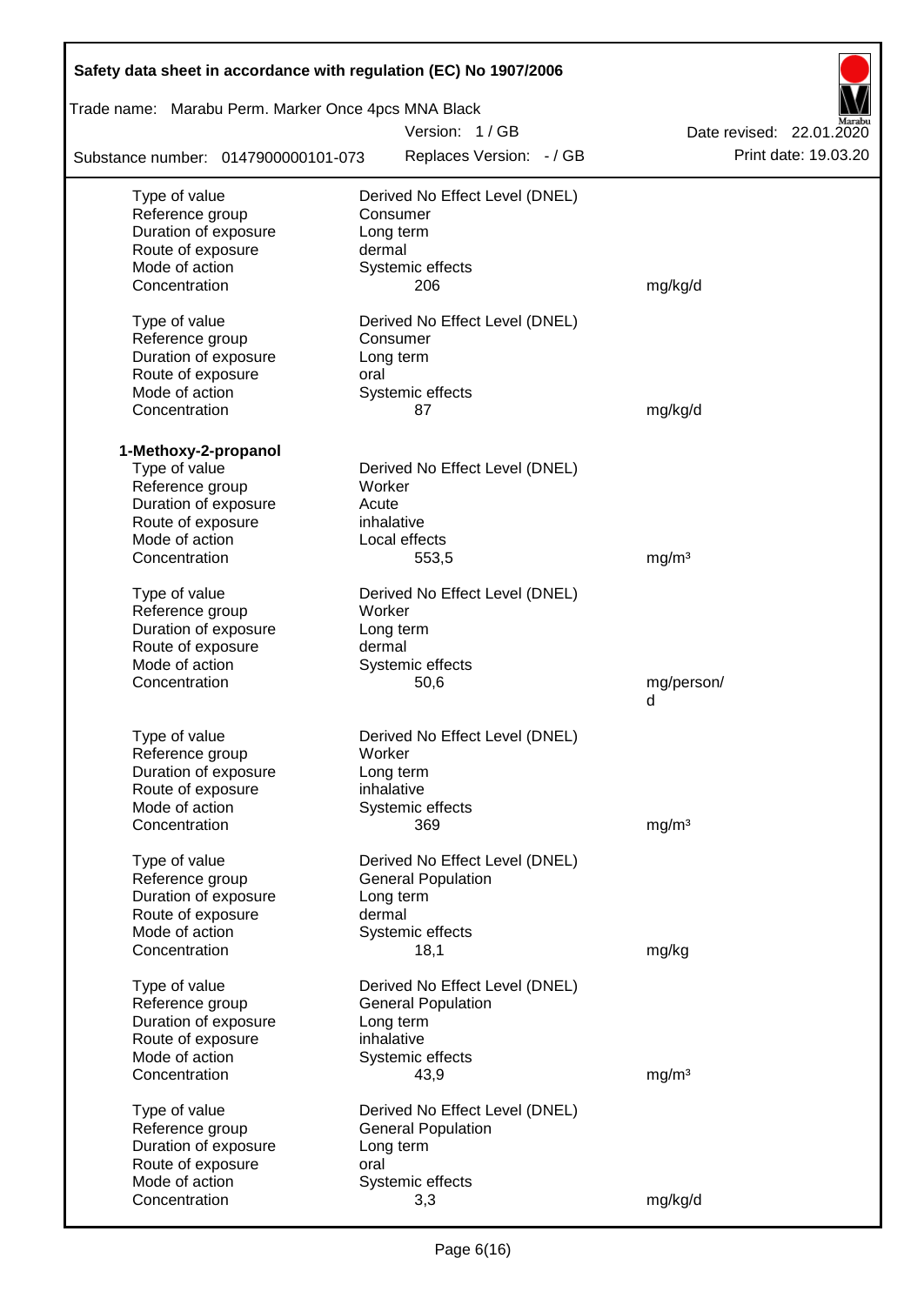Trade name: Marabu Perm. Marker Once 4pcs MNA Black

Version: 1 / GB

Replaces Version: - / GB Print date: 19.03.20 Date revised: 22.01.2020

Substance number: 0147900000101-073

| <b>Benzyl alcohol</b>                   |                                |                   |
|-----------------------------------------|--------------------------------|-------------------|
| Type of value                           | Derived No Effect Level (DNEL) |                   |
| Reference group                         | Worker                         |                   |
| Duration of exposure                    | Long term                      |                   |
| Route of exposure<br>Mode of action     | inhalative                     |                   |
| Concentration                           | Systemic effects<br>22         | mg/m <sup>3</sup> |
|                                         |                                |                   |
| Type of value                           | Derived No Effect Level (DNEL) |                   |
| Reference group                         | Worker                         |                   |
| Duration of exposure                    | Short term                     |                   |
| Route of exposure                       | inhalative                     |                   |
| Mode of action                          | Systemic effects               |                   |
| Concentration                           | 110                            | mg/m <sup>3</sup> |
| Type of value                           | Derived No Effect Level (DNEL) |                   |
| Reference group                         | Worker                         |                   |
| Duration of exposure                    | Long term                      |                   |
| Route of exposure                       | dermal                         |                   |
| Mode of action                          | Systemic effects               |                   |
| Concentration                           | 8                              | mg/kg/d           |
|                                         |                                |                   |
| Type of value                           | Derived No Effect Level (DNEL) |                   |
| Reference group<br>Duration of exposure | Worker<br>Short term           |                   |
| Route of exposure                       | dermal                         |                   |
| Mode of action                          | Systemic effects               |                   |
| Concentration                           | 40                             | mg/kg/d           |
|                                         |                                |                   |
| Type of value                           | Derived No Effect Level (DNEL) |                   |
| Reference group                         | Consumer                       |                   |
| Duration of exposure                    | Long term                      |                   |
| Route of exposure                       | inhalative                     |                   |
| Mode of action<br>Concentration         | Systemic effects               |                   |
|                                         | 5,4                            | mg/m <sup>3</sup> |
| Type of value                           | Derived No Effect Level (DNEL) |                   |
| Reference group                         | Consumer                       |                   |
| Duration of exposure                    | Short term                     |                   |
| Route of exposure                       | inhalative                     |                   |
| Mode of action                          | Systemic effects               |                   |
| Concentration                           | 27                             | mg/m <sup>3</sup> |
| Type of value                           | Derived No Effect Level (DNEL) |                   |
| Reference group                         | Consumer                       |                   |
| Duration of exposure                    | Long term                      |                   |
| Route of exposure                       | dermal                         |                   |
| Mode of action                          | Systemic effects               |                   |
| Concentration                           | 4                              | mg/kg/d           |
|                                         |                                |                   |
| Type of value                           | Derived No Effect Level (DNEL) |                   |
| Reference group<br>Duration of exposure | Consumer<br>Short term         |                   |
| Route of exposure                       | dermal                         |                   |
| Mode of action                          | Systemic effects               |                   |
| Concentration                           | 20                             | mg/kg/d           |
|                                         |                                |                   |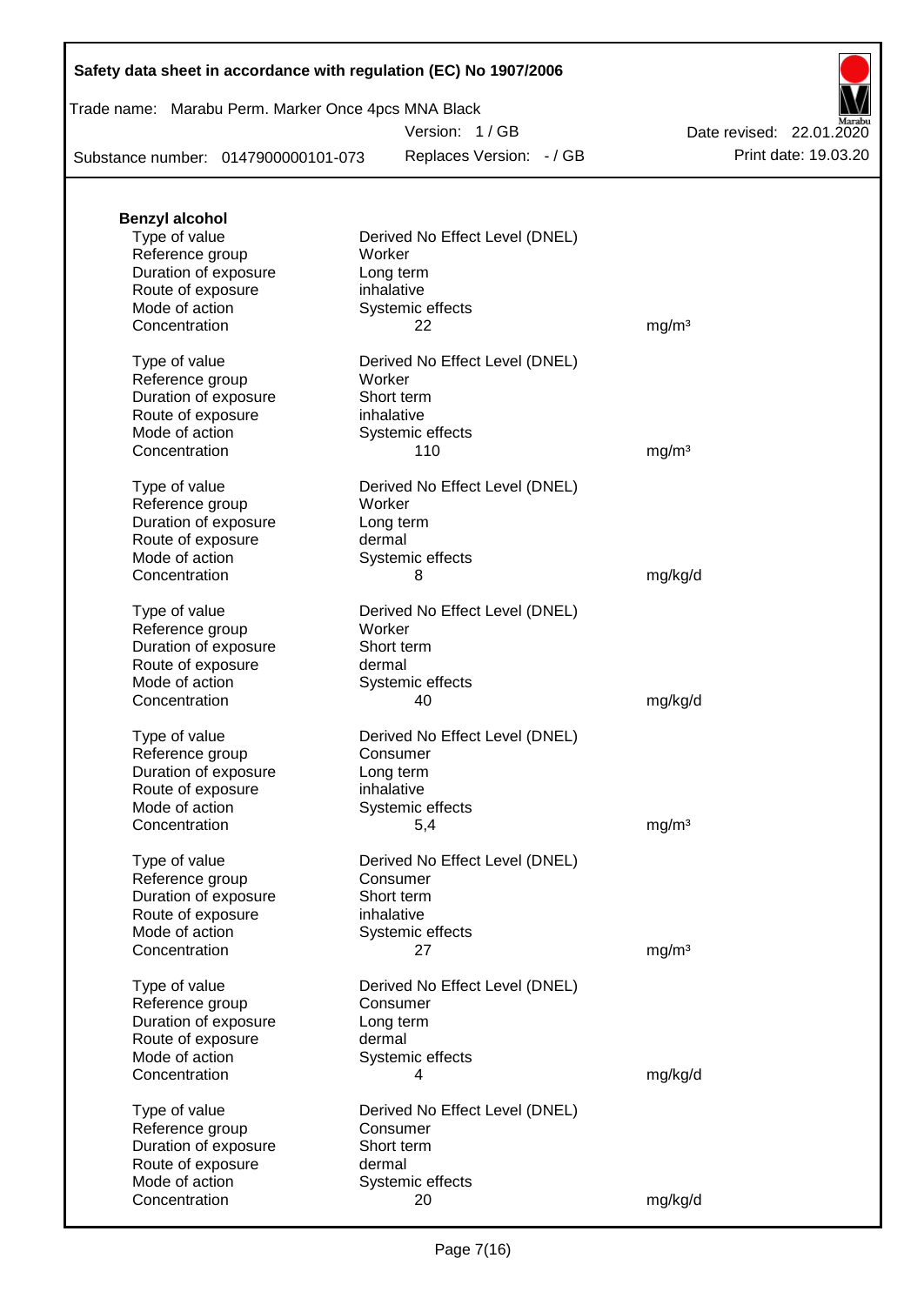| Safety data sheet in accordance with regulation (EC) No 1907/2006 |             |                                |                          |  |  |  |  |
|-------------------------------------------------------------------|-------------|--------------------------------|--------------------------|--|--|--|--|
| Trade name: Marabu Perm. Marker Once 4pcs MNA Black               |             |                                |                          |  |  |  |  |
|                                                                   |             | Version: 1 / GB                | Date revised: 22.01.2020 |  |  |  |  |
| Substance number: 0147900000101-073                               |             | Replaces Version: - / GB       | Print date: 19.03.20     |  |  |  |  |
| Type of value                                                     |             | Derived No Effect Level (DNEL) |                          |  |  |  |  |
| Reference group                                                   |             | Consumer                       |                          |  |  |  |  |
| Duration of exposure                                              |             | Long term                      |                          |  |  |  |  |
| Route of exposure                                                 | oral        |                                |                          |  |  |  |  |
| Mode of action                                                    |             | Systemic effects               |                          |  |  |  |  |
| Concentration                                                     |             | 4                              | mg/kg/d                  |  |  |  |  |
| Type of value                                                     |             | Derived No Effect Level (DNEL) |                          |  |  |  |  |
| Reference group                                                   |             | Consumer                       |                          |  |  |  |  |
| Duration of exposure                                              |             | Short term                     |                          |  |  |  |  |
| Route of exposure                                                 | oral        |                                |                          |  |  |  |  |
| Mode of action                                                    |             | Systemic effects               |                          |  |  |  |  |
| Concentration                                                     |             | 20                             | mg/kg/d                  |  |  |  |  |
| <b>Predicted No Effect Concentration (PNEC)</b>                   |             |                                |                          |  |  |  |  |
| <b>Ethanol</b>                                                    |             |                                |                          |  |  |  |  |
| Type of value                                                     | <b>PNEC</b> |                                |                          |  |  |  |  |
| <b>Type</b>                                                       |             | Freshwater                     |                          |  |  |  |  |
| Concentration                                                     |             | 0,96                           | mg/l                     |  |  |  |  |
| Type of value                                                     | <b>PNEC</b> |                                |                          |  |  |  |  |
| <b>Type</b>                                                       |             | Saltwater                      |                          |  |  |  |  |
| Concentration                                                     |             | 0,79                           | mg/l                     |  |  |  |  |
| Type of value                                                     | <b>PNEC</b> |                                |                          |  |  |  |  |
| <b>Type</b>                                                       |             | Water (intermittent release)   |                          |  |  |  |  |
| Concentration                                                     |             | 2,75                           | mg/l                     |  |  |  |  |
| Type of value                                                     | <b>PNEC</b> |                                |                          |  |  |  |  |
| Type                                                              |             | Sewage treatment plant (STP)   |                          |  |  |  |  |
| Concentration                                                     |             | 580                            | mg/l                     |  |  |  |  |
| Type of value                                                     | <b>PNEC</b> |                                |                          |  |  |  |  |
| <b>Type</b>                                                       |             | Freshwater sediment            |                          |  |  |  |  |
| Concentration                                                     |             | 3,6                            | mg/kg                    |  |  |  |  |
| Type of value                                                     | <b>PNEC</b> |                                |                          |  |  |  |  |
| <b>Type</b>                                                       |             | Marine sediment                |                          |  |  |  |  |
| Concentration                                                     |             | 2,9                            | mg/kg                    |  |  |  |  |
| Type of value                                                     | <b>PNEC</b> |                                |                          |  |  |  |  |
| <b>Type</b>                                                       | Soil        |                                |                          |  |  |  |  |
| Concentration                                                     |             | 0,63                           | mg/kg                    |  |  |  |  |
| 1-Methoxy-2-propanol                                              |             |                                |                          |  |  |  |  |
| Type of value                                                     | <b>PNEC</b> |                                |                          |  |  |  |  |
| <b>Type</b>                                                       |             | Freshwater                     |                          |  |  |  |  |
| Concentration                                                     |             | 10                             | mg/l                     |  |  |  |  |
| Type of value                                                     | <b>PNEC</b> |                                |                          |  |  |  |  |
| <b>Type</b>                                                       | Water       |                                |                          |  |  |  |  |
| Concentration                                                     |             | 41,6                           | mg/kg                    |  |  |  |  |
| Type of value                                                     | <b>PNEC</b> |                                |                          |  |  |  |  |
| <b>Type</b>                                                       |             | Sediment                       |                          |  |  |  |  |
| Concentration                                                     |             | 41,6                           | mg/kg                    |  |  |  |  |

 $\Gamma$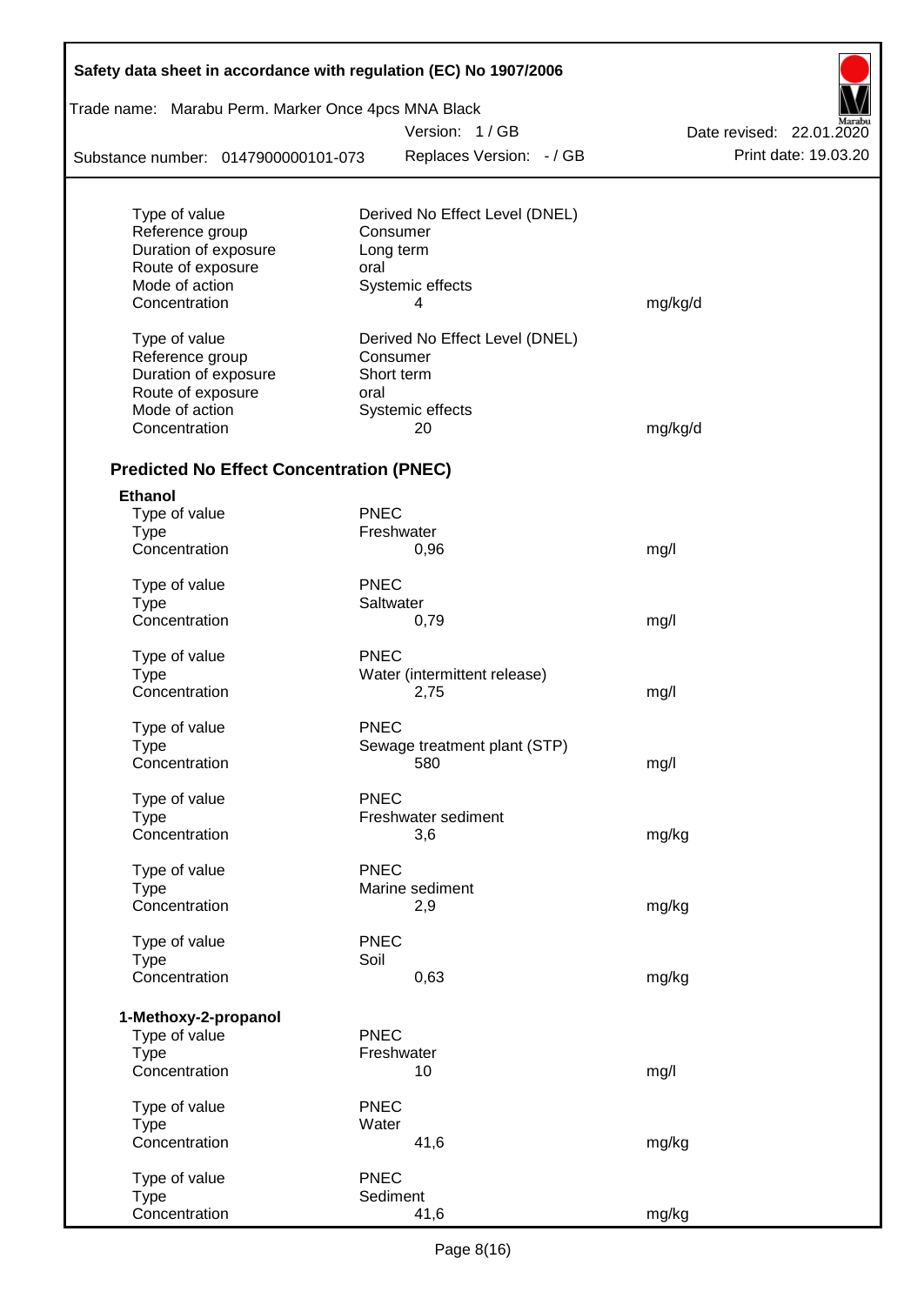| Trade name: Marabu Perm. Marker Once 4pcs MNA Black |             | Version: 1/GB                | Date revised: 22.01.2020 |
|-----------------------------------------------------|-------------|------------------------------|--------------------------|
| Substance number: 0147900000101-073                 |             | Replaces Version: - / GB     | Print date: 19.03.20     |
|                                                     |             |                              |                          |
| Type of value                                       | <b>PNEC</b> |                              |                          |
| <b>Type</b><br>Concentration                        |             | Marine sediment              |                          |
|                                                     |             | 4,17                         | mg/kg                    |
| Type of value                                       | <b>PNEC</b> |                              |                          |
| <b>Type</b>                                         | Soil        |                              |                          |
| Concentration                                       |             | 2,47                         | mg/kg                    |
| Type of value                                       | <b>PNEC</b> |                              |                          |
| <b>Type</b>                                         |             | Sewage treatment plant (STP) |                          |
| Concentration                                       |             | 100                          | mg/l                     |
|                                                     |             |                              |                          |
| <b>Benzyl alcohol</b>                               |             |                              |                          |
| Type of value                                       | <b>PNEC</b> |                              |                          |
| <b>Type</b>                                         |             | Freshwater                   |                          |
| Concentration                                       |             | 1                            | mg/l                     |
| Type of value                                       | <b>PNEC</b> |                              |                          |
| <b>Type</b>                                         |             | Saltwater                    |                          |
| Concentration                                       |             | 0,1                          | mg/l                     |
| Type of value                                       | <b>PNEC</b> |                              |                          |
| <b>Type</b>                                         |             | Water (intermittent release) |                          |
| Concentration                                       |             | 2,3                          | mg/l                     |
|                                                     |             |                              |                          |
| Type of value                                       | <b>PNEC</b> |                              |                          |
| <b>Type</b>                                         |             | Sewage treatment plant (STP) |                          |
| Concentration                                       |             | 39                           | mg/l                     |
| Type of value                                       | <b>PNEC</b> |                              |                          |
| <b>Type</b>                                         |             | Freshwater sediment          |                          |
| Concentration                                       |             | 5,27                         | mg/kg                    |
|                                                     |             |                              |                          |
| Type of value                                       | <b>PNEC</b> | Marine sediment              |                          |
| <b>Type</b><br>Concentration                        |             | 0,527                        | mg/kg                    |
|                                                     |             |                              |                          |
| Type of value                                       | <b>PNEC</b> |                              |                          |
| <b>Type</b>                                         | Soil        |                              |                          |
| Concentration                                       |             | 0,456                        | mg/kg                    |

# **8.2. Exposure controls**

#### **Exposure controls**

Provide adequate ventilation. Where reasonably practicable this should be achieved by the use of local exhaust ventilation and good general extraction. If these are not sufficient to maintain concentrations of particulates and solvent vapour below the OEL, suitable respiratory protection must be worn.

#### **Respiratory protection**

If workers are exposed to concentrations above the exposure limit they must use appropriate, certified respirators. Full mask, filter A

#### **Hand protection**

There is no one glove material or combination of materials that will give unlimited resistance to any individual or combination of chemicals.

For prolonged or repeated handling nitrile rubber gloves with textile undergloves are required. Material thickness  $\rightarrow$  0,5 mm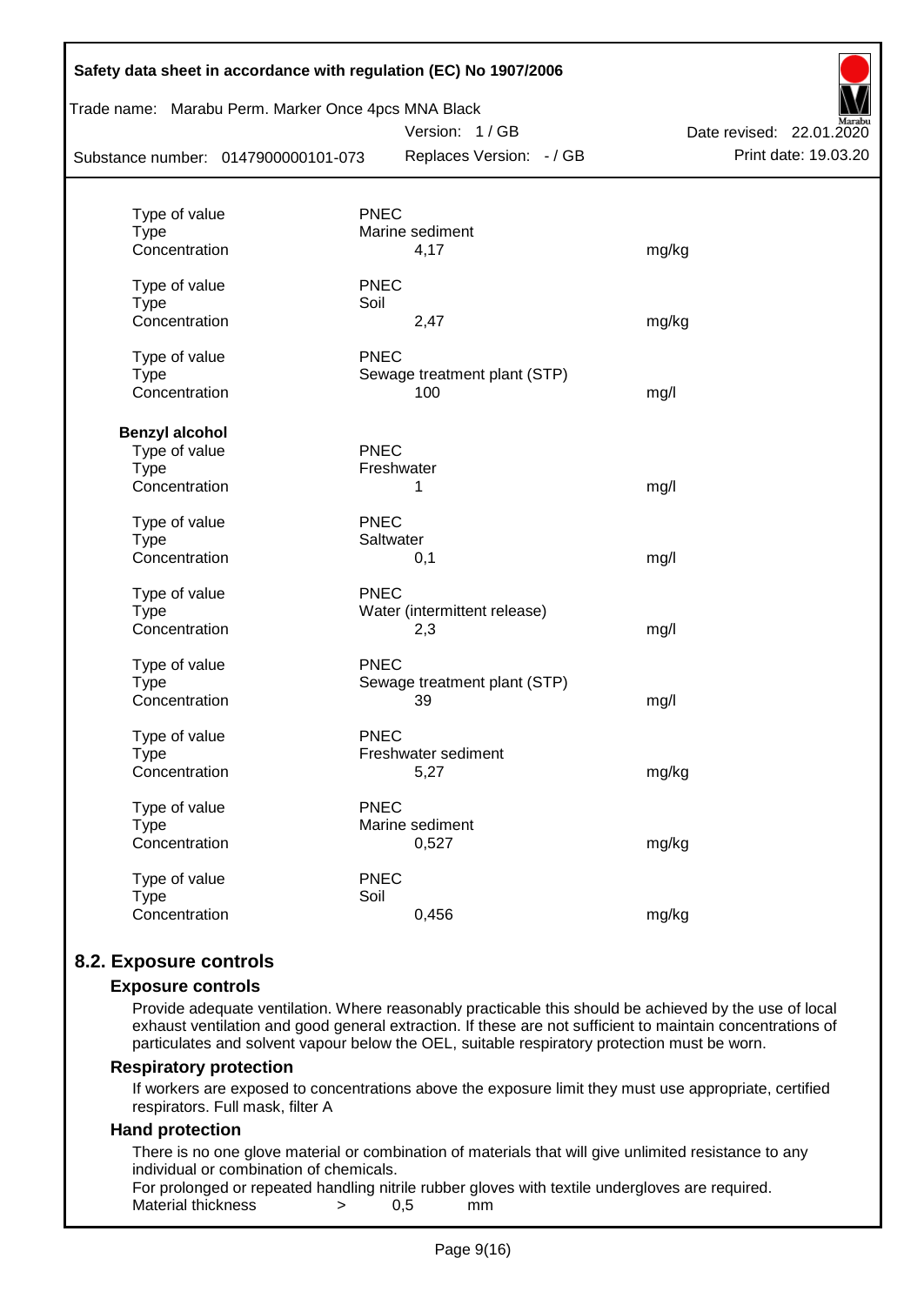| Safety data sheet in accordance with regulation (EC) No 1907/2006                                                                                                                                                                                                                                                                                                                          |                             |     |     |                                                                                                                                                                                                                                                                                                                    |
|--------------------------------------------------------------------------------------------------------------------------------------------------------------------------------------------------------------------------------------------------------------------------------------------------------------------------------------------------------------------------------------------|-----------------------------|-----|-----|--------------------------------------------------------------------------------------------------------------------------------------------------------------------------------------------------------------------------------------------------------------------------------------------------------------------|
| Trade name: Marabu Perm. Marker Once 4pcs MNA Black                                                                                                                                                                                                                                                                                                                                        |                             |     |     |                                                                                                                                                                                                                                                                                                                    |
|                                                                                                                                                                                                                                                                                                                                                                                            | Version: 1/GB               |     |     | Date revised: 22.01.2020                                                                                                                                                                                                                                                                                           |
| Substance number: 0147900000101-073                                                                                                                                                                                                                                                                                                                                                        | Replaces Version: - / GB    |     |     | Print date: 19.03.20                                                                                                                                                                                                                                                                                               |
| Breakthrough time<br>$\lt$<br>The breakthrough time must be greater than the end use time of the product.<br>replacement must be followed.<br>Gloves should be replaced regularly and if there is any sign of damage to the glove material.<br>Always ensure that gloves are free from defects and that they are stored and used correctly.<br>maintenance.<br>once exposure has occurred. | 30                          | min |     | The instructions and information provided by the glove manufacturer on use, storage, maintenance and<br>The performance or effectiveness of the glove may be reduced by physical/ chemical damage and poor<br>Barrier creams may help to protect the exposed areas of the skin, they should however not be applied |
| Eye protection                                                                                                                                                                                                                                                                                                                                                                             |                             |     |     |                                                                                                                                                                                                                                                                                                                    |
| Use safety eyewear designed to protect against splash of liquids.                                                                                                                                                                                                                                                                                                                          |                             |     |     |                                                                                                                                                                                                                                                                                                                    |
| <b>Body protection</b>                                                                                                                                                                                                                                                                                                                                                                     |                             |     |     |                                                                                                                                                                                                                                                                                                                    |
| Cotton or cotton/synthetic overalls or coveralls are normally suitable.                                                                                                                                                                                                                                                                                                                    |                             |     |     |                                                                                                                                                                                                                                                                                                                    |
|                                                                                                                                                                                                                                                                                                                                                                                            |                             |     |     |                                                                                                                                                                                                                                                                                                                    |
| <b>SECTION 9: Physical and chemical properties</b>                                                                                                                                                                                                                                                                                                                                         |                             |     |     |                                                                                                                                                                                                                                                                                                                    |
| 9.1. Information on basic physical and chemical properties                                                                                                                                                                                                                                                                                                                                 |                             |     |     |                                                                                                                                                                                                                                                                                                                    |
| Form                                                                                                                                                                                                                                                                                                                                                                                       | liquid                      |     |     |                                                                                                                                                                                                                                                                                                                    |
| <b>Colour</b>                                                                                                                                                                                                                                                                                                                                                                              | coloured                    |     |     |                                                                                                                                                                                                                                                                                                                    |
| <b>Odour</b>                                                                                                                                                                                                                                                                                                                                                                               | mild, alcoholic             |     |     |                                                                                                                                                                                                                                                                                                                    |
| <b>Odour threshold</b>                                                                                                                                                                                                                                                                                                                                                                     |                             |     |     |                                                                                                                                                                                                                                                                                                                    |
| Remarks                                                                                                                                                                                                                                                                                                                                                                                    | No data available           |     |     |                                                                                                                                                                                                                                                                                                                    |
| pH value                                                                                                                                                                                                                                                                                                                                                                                   |                             |     |     |                                                                                                                                                                                                                                                                                                                    |
| Value                                                                                                                                                                                                                                                                                                                                                                                      | 5,5                         | to  | 7,5 |                                                                                                                                                                                                                                                                                                                    |
| <b>Melting point</b>                                                                                                                                                                                                                                                                                                                                                                       |                             |     |     |                                                                                                                                                                                                                                                                                                                    |
| Remarks                                                                                                                                                                                                                                                                                                                                                                                    | not determined              |     |     |                                                                                                                                                                                                                                                                                                                    |
| <b>Freezing point</b>                                                                                                                                                                                                                                                                                                                                                                      |                             |     |     |                                                                                                                                                                                                                                                                                                                    |
| Remarks                                                                                                                                                                                                                                                                                                                                                                                    | not determined              |     |     |                                                                                                                                                                                                                                                                                                                    |
| Initial boiling point and boiling range                                                                                                                                                                                                                                                                                                                                                    |                             |     |     |                                                                                                                                                                                                                                                                                                                    |
| Value                                                                                                                                                                                                                                                                                                                                                                                      | 80                          | to  | 90  | $^{\circ}C$                                                                                                                                                                                                                                                                                                        |
| <b>Flash point</b>                                                                                                                                                                                                                                                                                                                                                                         |                             |     |     |                                                                                                                                                                                                                                                                                                                    |
| Value                                                                                                                                                                                                                                                                                                                                                                                      | 35                          |     |     | $^{\circ}C$                                                                                                                                                                                                                                                                                                        |
| Method                                                                                                                                                                                                                                                                                                                                                                                     | ASTM D 6450 (CCCFP)         |     |     |                                                                                                                                                                                                                                                                                                                    |
| Evaporation rate (ether $= 1$ ) :                                                                                                                                                                                                                                                                                                                                                          |                             |     |     |                                                                                                                                                                                                                                                                                                                    |
| Remarks                                                                                                                                                                                                                                                                                                                                                                                    | not determined              |     |     |                                                                                                                                                                                                                                                                                                                    |
| Flammability (solid, gas)                                                                                                                                                                                                                                                                                                                                                                  |                             |     |     |                                                                                                                                                                                                                                                                                                                    |
| Not applicable                                                                                                                                                                                                                                                                                                                                                                             |                             |     |     |                                                                                                                                                                                                                                                                                                                    |
| Upper/lower flammability or explosive limits                                                                                                                                                                                                                                                                                                                                               |                             |     |     |                                                                                                                                                                                                                                                                                                                    |
| Lower explosion limit<br>Upper explosion limit                                                                                                                                                                                                                                                                                                                                             | 1,5<br>appr.<br>15<br>appr. |     |     | %(V)<br>$%$ (V)                                                                                                                                                                                                                                                                                                    |
| Source                                                                                                                                                                                                                                                                                                                                                                                     | Literature value            |     |     |                                                                                                                                                                                                                                                                                                                    |
| <b>Vapour density</b><br>Remarks                                                                                                                                                                                                                                                                                                                                                           |                             |     |     |                                                                                                                                                                                                                                                                                                                    |
|                                                                                                                                                                                                                                                                                                                                                                                            | not determined              |     |     |                                                                                                                                                                                                                                                                                                                    |
| <b>Density</b>                                                                                                                                                                                                                                                                                                                                                                             |                             |     |     |                                                                                                                                                                                                                                                                                                                    |
| Remarks                                                                                                                                                                                                                                                                                                                                                                                    | not determined              |     |     |                                                                                                                                                                                                                                                                                                                    |
| <b>Solubility in water</b>                                                                                                                                                                                                                                                                                                                                                                 |                             |     |     |                                                                                                                                                                                                                                                                                                                    |
| Remarks                                                                                                                                                                                                                                                                                                                                                                                    | partially miscible          |     |     |                                                                                                                                                                                                                                                                                                                    |
| <b>Partition coefficient: n-octanol/water</b>                                                                                                                                                                                                                                                                                                                                              |                             |     |     |                                                                                                                                                                                                                                                                                                                    |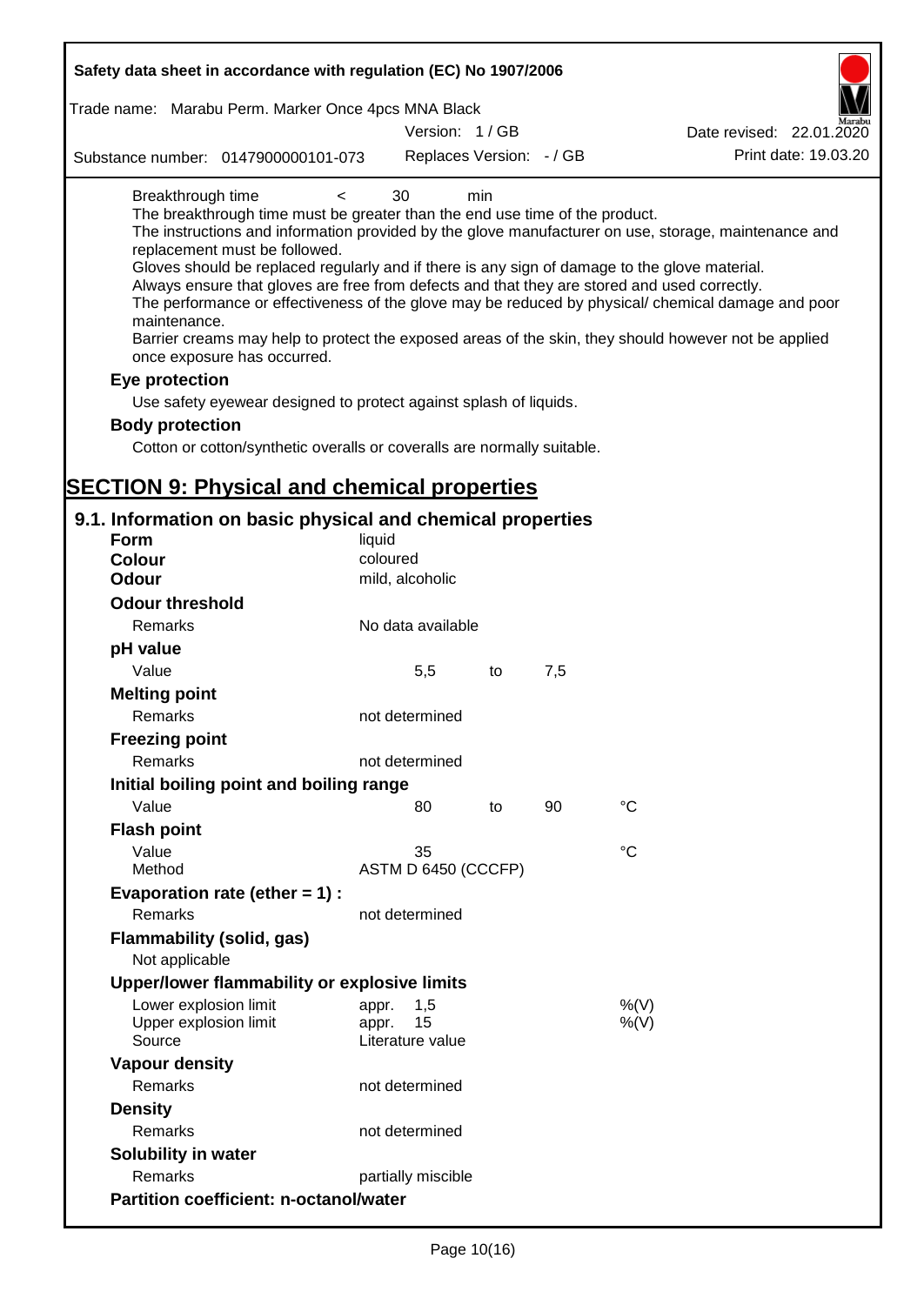| Safety data sheet in accordance with regulation (EC) No 1907/2006                                                                                                     |        |                                                                   |    |   |       |                          |
|-----------------------------------------------------------------------------------------------------------------------------------------------------------------------|--------|-------------------------------------------------------------------|----|---|-------|--------------------------|
| Trade name: Marabu Perm. Marker Once 4pcs MNA Black                                                                                                                   |        |                                                                   |    |   |       |                          |
|                                                                                                                                                                       |        | Version: 1/GB                                                     |    |   |       | Date revised: 22.01.2020 |
| Substance number: 0147900000101-073                                                                                                                                   |        | Replaces Version: - / GB                                          |    |   |       | Print date: 19.03.20     |
| Remarks                                                                                                                                                               |        | Not applicable                                                    |    |   |       |                          |
| Ignition temperature                                                                                                                                                  |        |                                                                   |    |   |       |                          |
| Value                                                                                                                                                                 |        | 287                                                               |    |   | °C    |                          |
| Source                                                                                                                                                                | appr.  | Literature value                                                  |    |   |       |                          |
| <b>Viscosity</b>                                                                                                                                                      |        |                                                                   |    |   |       |                          |
| Value                                                                                                                                                                 |        | 3                                                                 | to | 6 | mPa.s |                          |
| <b>Efflux time</b>                                                                                                                                                    |        |                                                                   |    |   |       |                          |
| Remarks                                                                                                                                                               |        | not determined                                                    |    |   |       |                          |
| <b>Explosive properties</b>                                                                                                                                           |        |                                                                   |    |   |       |                          |
| evaluation                                                                                                                                                            | no     |                                                                   |    |   |       |                          |
| <b>Oxidising properties</b>                                                                                                                                           |        |                                                                   |    |   |       |                          |
| evaluation                                                                                                                                                            |        | None known                                                        |    |   |       |                          |
| 9.2. Other information                                                                                                                                                |        |                                                                   |    |   |       |                          |
| <b>Other information</b>                                                                                                                                              |        |                                                                   |    |   |       |                          |
|                                                                                                                                                                       |        |                                                                   |    |   |       |                          |
| The physical specifications are approximate values and refer to the used safety relevant component(s).                                                                |        |                                                                   |    |   |       |                          |
| <b>SECTION 10: Stability and reactivity</b>                                                                                                                           |        |                                                                   |    |   |       |                          |
| 10.1. Reactivity                                                                                                                                                      |        |                                                                   |    |   |       |                          |
| No hazardous reactions when stored and handled according to prescribed instructions.                                                                                  |        |                                                                   |    |   |       |                          |
| 10.2. Chemical stability<br>Stable under recommended storage and handling conditions (see section 7).                                                                 |        |                                                                   |    |   |       |                          |
| 10.3. Possibility of hazardous reactions<br>Keep away from oxidising agents, strongly alkaline and strongly acid materials in order to avoid<br>exothermic reactions. |        |                                                                   |    |   |       |                          |
| 10.4. Conditions to avoid<br>When exposed to high temperatures may produce hazardous decomposition products.                                                          |        |                                                                   |    |   |       |                          |
| 10.5. Incompatible materials                                                                                                                                          |        |                                                                   |    |   |       |                          |
| No hazardous reactions when stored and handled according to prescribed instructions.                                                                                  |        |                                                                   |    |   |       |                          |
| 10.6. Hazardous decomposition products                                                                                                                                |        |                                                                   |    |   |       |                          |
| See chapter 5.2 (Firefighting measures - Special hazards arising from the substance or mixture).                                                                      |        |                                                                   |    |   |       |                          |
| <b>SECTION 11: Toxicological information</b>                                                                                                                          |        |                                                                   |    |   |       |                          |
| 11.1. Information on toxicological effects                                                                                                                            |        |                                                                   |    |   |       |                          |
| <b>Acute oral toxicity</b>                                                                                                                                            |        |                                                                   |    |   |       |                          |
| <b>ATE</b>                                                                                                                                                            | $\geq$ | 2.000                                                             |    |   | mg/kg |                          |
| Method                                                                                                                                                                |        | calculated value (Regulation (EC) No. 1272/2008)                  |    |   |       |                          |
| <b>Acute oral toxicity (Components)</b>                                                                                                                               |        |                                                                   |    |   |       |                          |
| 1-Methoxy-2-propanol                                                                                                                                                  |        |                                                                   |    |   |       |                          |
| <b>Species</b>                                                                                                                                                        | rat    |                                                                   |    |   |       |                          |
| LD50                                                                                                                                                                  |        | 5200                                                              |    |   | mg/kg |                          |
| <b>Benzyl alcohol</b>                                                                                                                                                 |        |                                                                   |    |   |       |                          |
| <b>Species</b><br>LD50                                                                                                                                                | rat    | 1620                                                              |    |   | mg/kg |                          |
| <b>Acute dermal toxicity</b>                                                                                                                                          |        |                                                                   |    |   |       |                          |
| Remarks                                                                                                                                                               |        | Based on available data, the classification criteria are not met. |    |   |       |                          |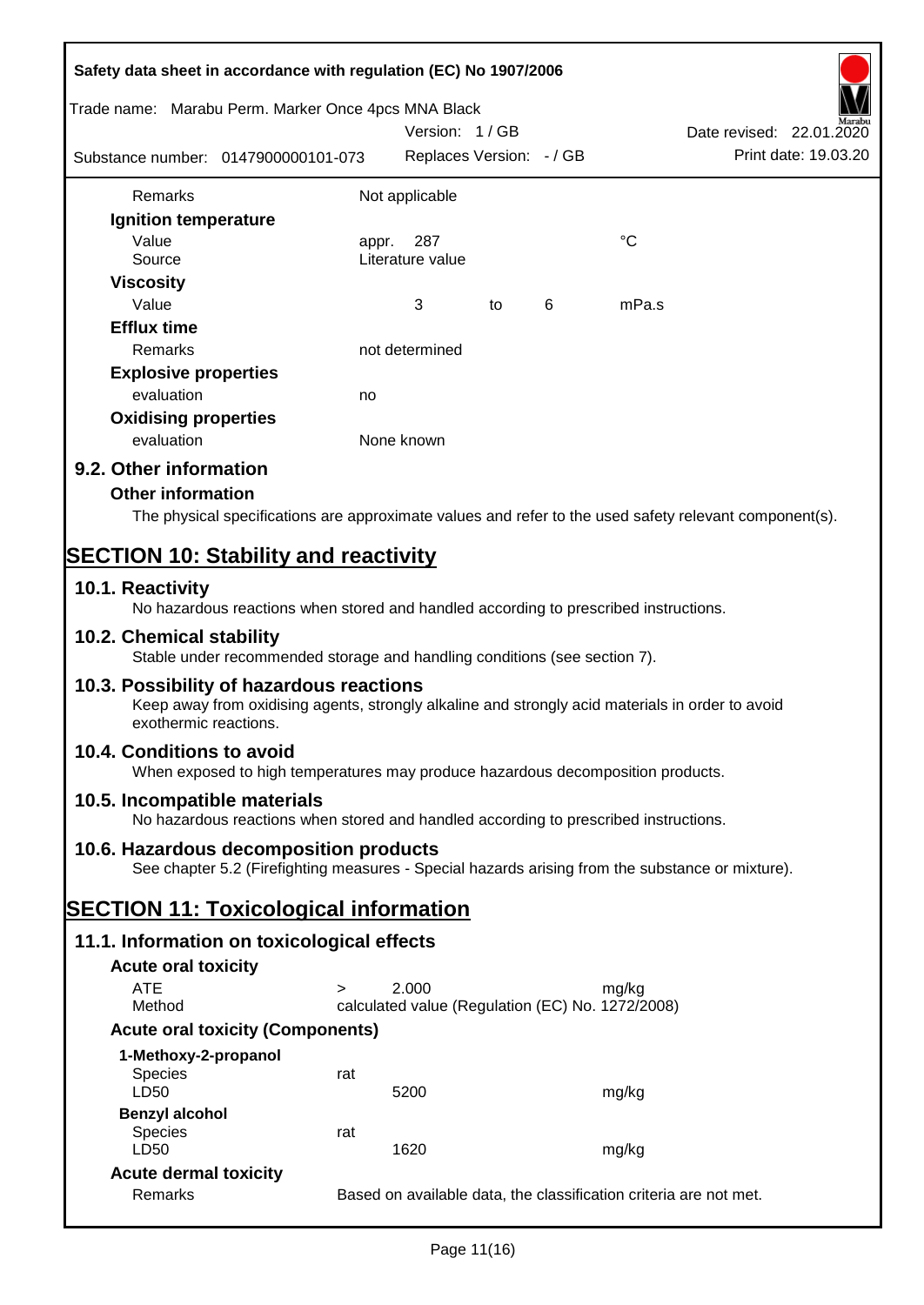| Trade name: Marabu Perm. Marker Once 4pcs MNA Black<br>Substance number: 0147900000101-073 |                              | Version: 1/GB<br>Replaces Version: - / GB        | Date revised: 22.01.2020<br>Print date: 19.03.20                                                                                                                                                                                                                                                                                                                                                                      |
|--------------------------------------------------------------------------------------------|------------------------------|--------------------------------------------------|-----------------------------------------------------------------------------------------------------------------------------------------------------------------------------------------------------------------------------------------------------------------------------------------------------------------------------------------------------------------------------------------------------------------------|
|                                                                                            |                              |                                                  |                                                                                                                                                                                                                                                                                                                                                                                                                       |
| <b>Acute dermal toxicity (Components)</b>                                                  |                              |                                                  |                                                                                                                                                                                                                                                                                                                                                                                                                       |
| 1-Methoxy-2-propanol<br>Species<br>LD50                                                    | rabbit                       | 14000                                            | mg/kg                                                                                                                                                                                                                                                                                                                                                                                                                 |
| <b>Acute inhalational toxicity</b>                                                         |                              |                                                  |                                                                                                                                                                                                                                                                                                                                                                                                                       |
| <b>ATE</b>                                                                                 | >                            | 20                                               | mg/l                                                                                                                                                                                                                                                                                                                                                                                                                  |
| Administration/Form<br>Method<br>Remarks                                                   | Vapors                       | calculated value (Regulation (EC) No. 1272/2008) | Based on available data, the classification criteria are not met.                                                                                                                                                                                                                                                                                                                                                     |
| <b>Acute inhalative toxicity (Components)</b>                                              |                              |                                                  |                                                                                                                                                                                                                                                                                                                                                                                                                       |
| <b>Benzyl alcohol</b>                                                                      |                              |                                                  |                                                                                                                                                                                                                                                                                                                                                                                                                       |
| Species<br>LD <sub>0</sub>                                                                 | rat                          | 4,178                                            | mg/l                                                                                                                                                                                                                                                                                                                                                                                                                  |
| Duration of exposure<br>Administration/Form<br>Method                                      | Dust/Mist<br>OECD 403        | 4<br>h                                           |                                                                                                                                                                                                                                                                                                                                                                                                                       |
| <b>Benzyl alcohol</b>                                                                      |                              |                                                  |                                                                                                                                                                                                                                                                                                                                                                                                                       |
| Species                                                                                    | rat                          |                                                  |                                                                                                                                                                                                                                                                                                                                                                                                                       |
| LD50<br>Duration of exposure                                                               | $\geq$                       | 5<br>4<br>h                                      | mg/l                                                                                                                                                                                                                                                                                                                                                                                                                  |
| Administration/Form<br>Method                                                              | Dust/Mist<br><b>OECD 403</b> |                                                  |                                                                                                                                                                                                                                                                                                                                                                                                                       |
| <b>Skin corrosion/irritation</b>                                                           |                              |                                                  |                                                                                                                                                                                                                                                                                                                                                                                                                       |
| Remarks                                                                                    |                              |                                                  | Based on available data, the classification criteria are not met.                                                                                                                                                                                                                                                                                                                                                     |
| Serious eye damage/irritation                                                              |                              |                                                  |                                                                                                                                                                                                                                                                                                                                                                                                                       |
| evaluation                                                                                 | irritant                     |                                                  |                                                                                                                                                                                                                                                                                                                                                                                                                       |
| Remarks                                                                                    |                              | The classification criteria are met.             |                                                                                                                                                                                                                                                                                                                                                                                                                       |
| <b>Sensitization</b>                                                                       |                              |                                                  |                                                                                                                                                                                                                                                                                                                                                                                                                       |
| Remarks                                                                                    |                              |                                                  | Based on available data, the classification criteria are not met.                                                                                                                                                                                                                                                                                                                                                     |
| <b>Mutagenicity</b>                                                                        |                              |                                                  |                                                                                                                                                                                                                                                                                                                                                                                                                       |
| Remarks                                                                                    |                              |                                                  | Based on available data, the classification criteria are not met.                                                                                                                                                                                                                                                                                                                                                     |
| <b>Reproductive toxicity</b>                                                               |                              |                                                  |                                                                                                                                                                                                                                                                                                                                                                                                                       |
| Remarks                                                                                    |                              |                                                  | Based on available data, the classification criteria are not met.                                                                                                                                                                                                                                                                                                                                                     |
| Carcinogenicity                                                                            |                              |                                                  |                                                                                                                                                                                                                                                                                                                                                                                                                       |
| Remarks                                                                                    |                              |                                                  | Based on available data, the classification criteria are not met.                                                                                                                                                                                                                                                                                                                                                     |
| <b>Specific Target Organ Toxicity (STOT)</b>                                               |                              |                                                  |                                                                                                                                                                                                                                                                                                                                                                                                                       |
| <b>Single exposure</b><br>Remarks                                                          |                              | The classification criteria are met.             |                                                                                                                                                                                                                                                                                                                                                                                                                       |
| evaluation                                                                                 |                              | May cause drowsiness or dizziness.               |                                                                                                                                                                                                                                                                                                                                                                                                                       |
| <b>Repeated exposure</b><br>Remarks                                                        |                              |                                                  | Based on available data, the classification criteria are not met.                                                                                                                                                                                                                                                                                                                                                     |
| <b>Aspiration hazard</b>                                                                   |                              |                                                  |                                                                                                                                                                                                                                                                                                                                                                                                                       |
| Based on available data, the classification criteria are not met.                          |                              |                                                  |                                                                                                                                                                                                                                                                                                                                                                                                                       |
| <b>Experience in practice</b>                                                              |                              |                                                  |                                                                                                                                                                                                                                                                                                                                                                                                                       |
|                                                                                            |                              |                                                  | Exposure to component solvents vapours concentration in excess of the stated occupational exposure<br>limit may result in adverse health effects such as mucous membrane and respiratory system irritation<br>and adverse effects on kidney, liver and central nervous system. Symptoms and signs include headache,<br>dizziness, fatigue, muscular weakness, drowsiness and in extreme cases, loss of consciousness. |

Solvents may cause some of the above effects by absorption through the skin. Repeated or prolonged contact with the mixture may cause removal of natural fat from the skin resulting in non-allergic contact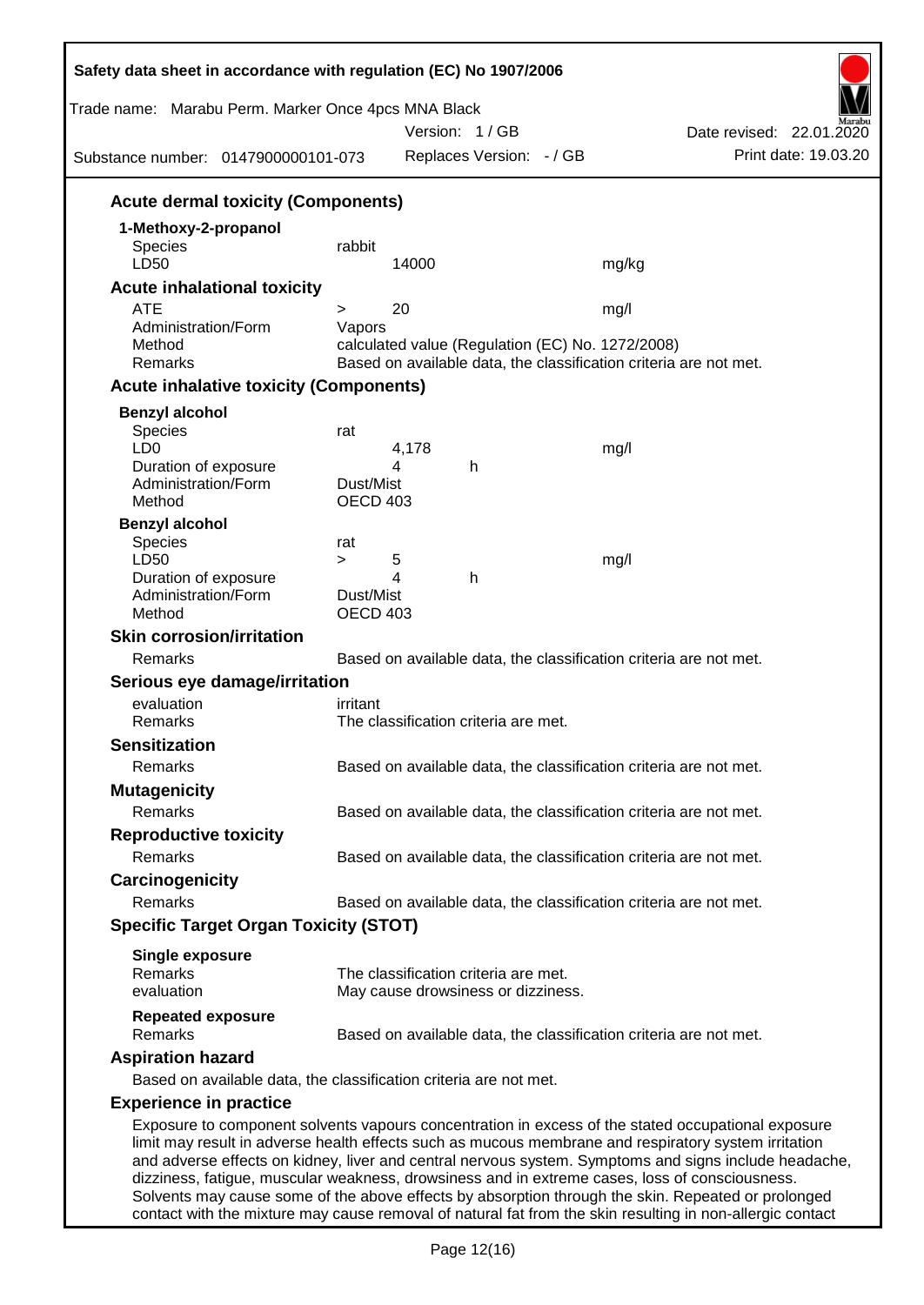| Trade name: Marabu Perm. Marker Once 4pcs MNA Black                                                                                                            |                   |                        |                              |                                                    | I V I<br>Marabu                                                                                                                                                                                                                                                                                                  |
|----------------------------------------------------------------------------------------------------------------------------------------------------------------|-------------------|------------------------|------------------------------|----------------------------------------------------|------------------------------------------------------------------------------------------------------------------------------------------------------------------------------------------------------------------------------------------------------------------------------------------------------------------|
|                                                                                                                                                                |                   |                        | Version: 1/GB                |                                                    | Date revised: 22.01.2020                                                                                                                                                                                                                                                                                         |
| Substance number: 0147900000101-073                                                                                                                            |                   |                        | Replaces Version: - / GB     |                                                    | Print date: 19.03.20                                                                                                                                                                                                                                                                                             |
| long-term exposure by oral, inhalation and dermal routes of exposure and eye contact.                                                                          |                   |                        |                              |                                                    | dermatitis and absorption through the skin. The liquid splashed in the eyes may cause irritation and<br>reversible damage. Ingestion may cause nausea, diarrhoea and vomiting. This takes into account, where<br>known, delayed and immediate effects and also chronic effects of components from short-term and |
| <b>Other information</b>                                                                                                                                       |                   |                        |                              |                                                    |                                                                                                                                                                                                                                                                                                                  |
| There are no data available on the mixture itself.                                                                                                             |                   |                        |                              |                                                    |                                                                                                                                                                                                                                                                                                                  |
| The mixture has been assessed following the additivity method of the CLP Regulation (EC) No<br>1272/2008 and classified for toxicological hazards accordingly. |                   |                        |                              |                                                    |                                                                                                                                                                                                                                                                                                                  |
| <b>SECTION 12: Ecological information</b>                                                                                                                      |                   |                        |                              |                                                    |                                                                                                                                                                                                                                                                                                                  |
| 12.1. Toxicity                                                                                                                                                 |                   |                        |                              |                                                    |                                                                                                                                                                                                                                                                                                                  |
| <b>General information</b>                                                                                                                                     |                   |                        |                              |                                                    |                                                                                                                                                                                                                                                                                                                  |
| and is classified for eco-toxicological properties accordingly. See Sections 2 and 3 for details.                                                              |                   |                        |                              |                                                    | There are no data available on the mixture itself. Do not allow to enter drains or water courses. The<br>mixture has been assessed following the summation method of the CLP Regulation (EC) No 1272/2008                                                                                                        |
| <b>Fish toxicity (Components)</b>                                                                                                                              |                   |                        |                              |                                                    |                                                                                                                                                                                                                                                                                                                  |
| 1-Methoxy-2-propanol                                                                                                                                           |                   |                        |                              |                                                    |                                                                                                                                                                                                                                                                                                                  |
| <b>Species</b>                                                                                                                                                 |                   |                        | golden orfe (Leuciscus idus) |                                                    |                                                                                                                                                                                                                                                                                                                  |
| LC <sub>0</sub>                                                                                                                                                | $\geq$            | 4600                   |                              | mg/l                                               |                                                                                                                                                                                                                                                                                                                  |
| Duration of exposure                                                                                                                                           |                   | 96                     | h                            |                                                    |                                                                                                                                                                                                                                                                                                                  |
| <b>Daphnia toxicity (Components)</b>                                                                                                                           |                   |                        |                              |                                                    |                                                                                                                                                                                                                                                                                                                  |
| 1-Methoxy-2-propanol                                                                                                                                           |                   |                        |                              |                                                    |                                                                                                                                                                                                                                                                                                                  |
| Species<br><b>EC50</b>                                                                                                                                         |                   | Daphnia magna<br>23300 |                              | mg/l                                               |                                                                                                                                                                                                                                                                                                                  |
| Duration of exposure                                                                                                                                           |                   | 48                     | h                            |                                                    |                                                                                                                                                                                                                                                                                                                  |
| <b>Algae toxicity (Components)</b>                                                                                                                             |                   |                        |                              |                                                    |                                                                                                                                                                                                                                                                                                                  |
| 1-Methoxy-2-propanol                                                                                                                                           |                   |                        |                              |                                                    |                                                                                                                                                                                                                                                                                                                  |
| Species                                                                                                                                                        |                   | Desmodesmus            |                              |                                                    |                                                                                                                                                                                                                                                                                                                  |
| <b>EC50</b>                                                                                                                                                    | >                 | 1000                   |                              | mg/l                                               |                                                                                                                                                                                                                                                                                                                  |
| Duration of exposure                                                                                                                                           |                   | 168                    | h                            |                                                    |                                                                                                                                                                                                                                                                                                                  |
| <b>Bacteria toxicity (Components)</b>                                                                                                                          |                   |                        |                              |                                                    |                                                                                                                                                                                                                                                                                                                  |
| 1-Methoxy-2-propanol                                                                                                                                           |                   |                        |                              |                                                    |                                                                                                                                                                                                                                                                                                                  |
| <b>Species</b>                                                                                                                                                 |                   | activated sludge       |                              |                                                    |                                                                                                                                                                                                                                                                                                                  |
| <b>EC50</b>                                                                                                                                                    | $\geq$            | 1000                   |                              | mg/l                                               |                                                                                                                                                                                                                                                                                                                  |
| 12.2. Persistence and degradability                                                                                                                            |                   |                        |                              |                                                    |                                                                                                                                                                                                                                                                                                                  |
| <b>General information</b>                                                                                                                                     |                   |                        |                              |                                                    |                                                                                                                                                                                                                                                                                                                  |
| No data available                                                                                                                                              |                   |                        |                              |                                                    |                                                                                                                                                                                                                                                                                                                  |
| <b>Biodegradability (Components)</b>                                                                                                                           |                   |                        |                              |                                                    |                                                                                                                                                                                                                                                                                                                  |
| 1-Methoxy-2-propanol                                                                                                                                           |                   |                        |                              |                                                    |                                                                                                                                                                                                                                                                                                                  |
| Value                                                                                                                                                          |                   | 90                     |                              | $\%$                                               |                                                                                                                                                                                                                                                                                                                  |
| Duration of test                                                                                                                                               |                   | 28                     | d                            |                                                    |                                                                                                                                                                                                                                                                                                                  |
| evaluation<br>Method                                                                                                                                           | <b>OECD 301 F</b> |                        |                              | Readily biodegradable (according to OECD criteria) |                                                                                                                                                                                                                                                                                                                  |
| 12.3. Bioaccumulative potential                                                                                                                                |                   |                        |                              |                                                    |                                                                                                                                                                                                                                                                                                                  |
| <b>General information</b>                                                                                                                                     |                   |                        |                              |                                                    |                                                                                                                                                                                                                                                                                                                  |
| There are no data available on the mixture itself.                                                                                                             |                   |                        |                              |                                                    |                                                                                                                                                                                                                                                                                                                  |
|                                                                                                                                                                |                   |                        |                              |                                                    |                                                                                                                                                                                                                                                                                                                  |
| <b>Partition coefficient: n-octanol/water</b>                                                                                                                  |                   |                        |                              |                                                    |                                                                                                                                                                                                                                                                                                                  |
| Remarks                                                                                                                                                        |                   | Not applicable         |                              |                                                    |                                                                                                                                                                                                                                                                                                                  |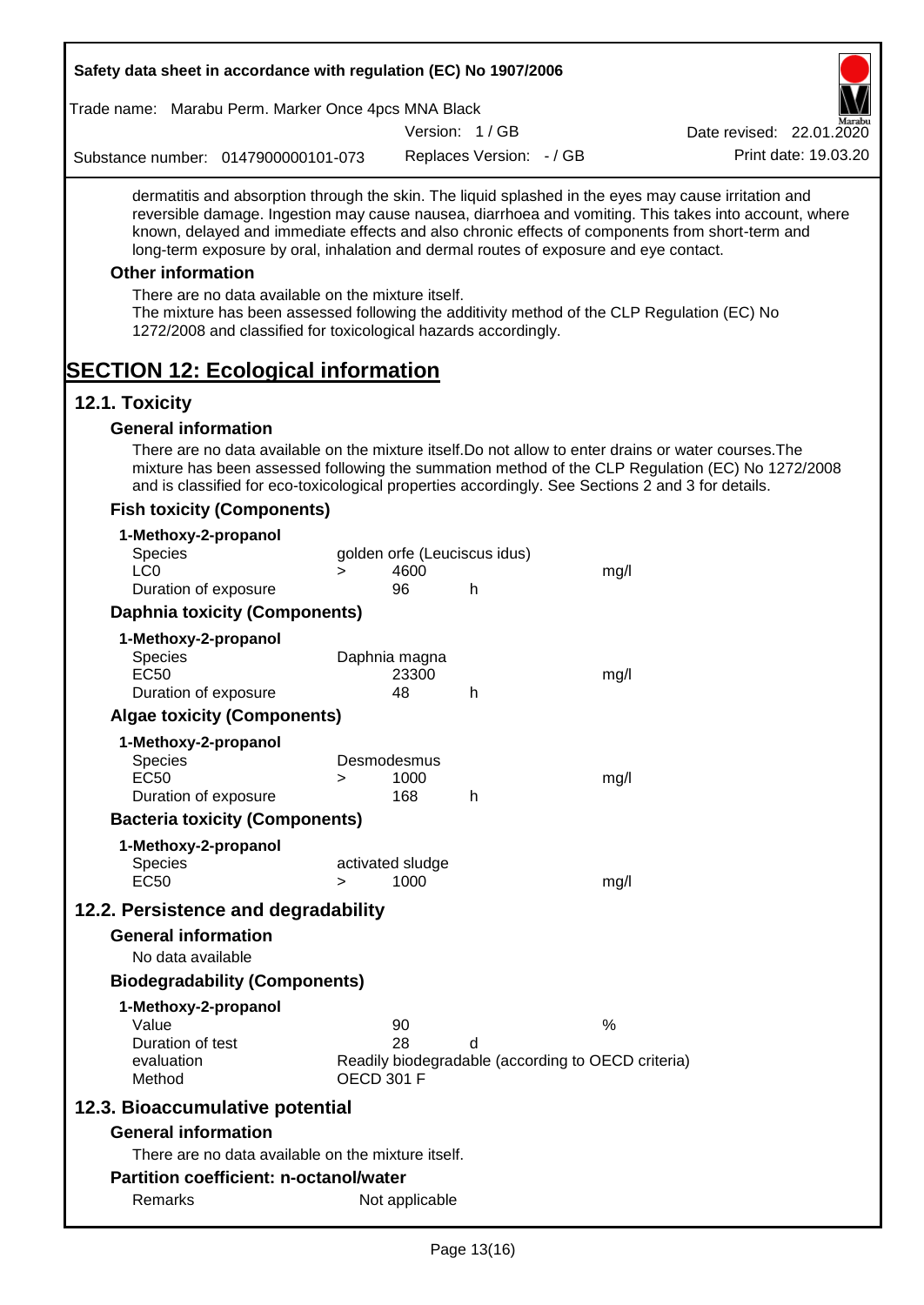Trade name: Marabu Perm. Marker Once 4pcs MNA Black

Version: 1 / GB

Substance number: 0147900000101-073

Replaces Version: - / GB Print date: 19.03.20 Date revised: 22.01.2020

# **12.4. Mobility in soil**

# **General information**

There are no data available on the mixture itself.

# **12.5. Results of PBT and vPvB assessment**

### **General information**

There are no data available on the mixture itself.

# **12.6. Other adverse effects**

# **General information**

There are no data available on the mixture itself.

# **SECTION 13: Disposal considerations**

# **13.1. Waste treatment methods**

# **Disposal recommendations for the product**

Do not allow to enter drains or water courses. Wastes and emptied containers should be classified in accordance with relevant national regulation. The European Waste Catalogue classification of this product, when disposed of as waste is EWC waste code 08 03 12\* waste ink containing dangerous substances If this product is mixed with other wastes, the original waste product code may no longer apply and the appropriate code should be assigned. For further information contact your local waste authority.

### **Disposal recommendations for packaging**

Using information provided in this safety data sheet, advice should be obtained from the relevant waste authority on the classification of empty containers. Empty containers must be scrapped or reconditioned.

Not emptied containers are hazardous waste (waste code number 150110).

# **SECTION 14: Transport information**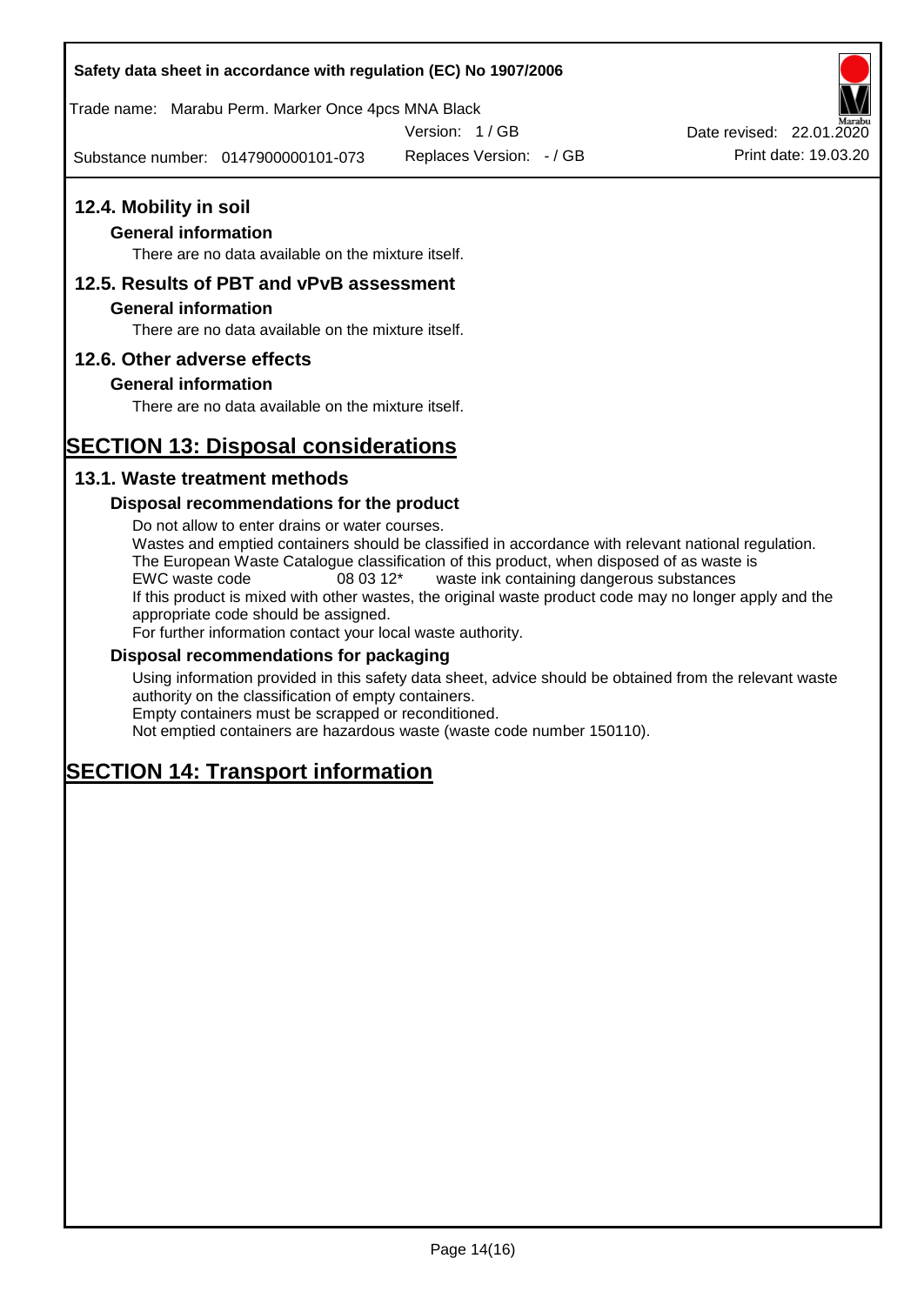| Safety data sheet in accordance with regulation (EC) No 1907/2006 |  |
|-------------------------------------------------------------------|--|
|-------------------------------------------------------------------|--|

# Trade name: Marabu Perm. Marker Once 4pcs MNA Black

Version: 1 / GB



Replaces Version:  $-$  / GB Print date: 19.03.20 Date revised: 22.01.2020

Substance number: 0147900000101-073

|                                     | <b>Land transport ADR/RID</b> | <b>Marine transport</b><br><b>IMDG/GGVSee</b> | Air transport<br><b>ICAO/IATA</b> |
|-------------------------------------|-------------------------------|-----------------------------------------------|-----------------------------------|
| Tunnel restriction code             | D/E                           |                                               |                                   |
| 14.1. UN number                     | 1263                          | 1263                                          | 1263                              |
| 14.2. UN proper shipping name       | <b>PAINT</b>                  | <b>PAINT</b>                                  | <b>PAINT</b>                      |
| 14.3. Transport hazard<br>class(es) | 3                             | 3                                             | 3                                 |
| Label                               |                               |                                               |                                   |
| 14.4. Packing group                 | Ш                             | Ш                                             | Ш                                 |
| Special provision                   | 640E                          |                                               |                                   |
| <b>Limited Quantity</b>             | 51                            |                                               |                                   |
| Transport category                  | 3                             |                                               |                                   |
| 14.5. Environmental hazards         |                               | no                                            |                                   |

# **Information for all modes of transport**

# **14.6. Special precautions for user**

Transport within the user's premises:

Always transport in closed containers that are upright and secure.

Ensure that persons transporting the product know what to do in the event of an accident or spillage.

# **Other information**

**14.7. Transport in bulk according to Annex II of Marpol and the IBC Code**

# no

# **SECTION 15: Regulatory information**

# **15.1. Safety, health and environmental regulations/legislation specific for the substance or mixture**

# **VOC**

VOC (EU) 75 %

# **Other information**

The product does not contain substances of very high concern (SVHC).

# **15.2. Chemical safety assessment**

For this preparation a chemical safety assessment has not been carried out.

# **SECTION 16: Other information**

**Hazard statements listed in Chapter 3**